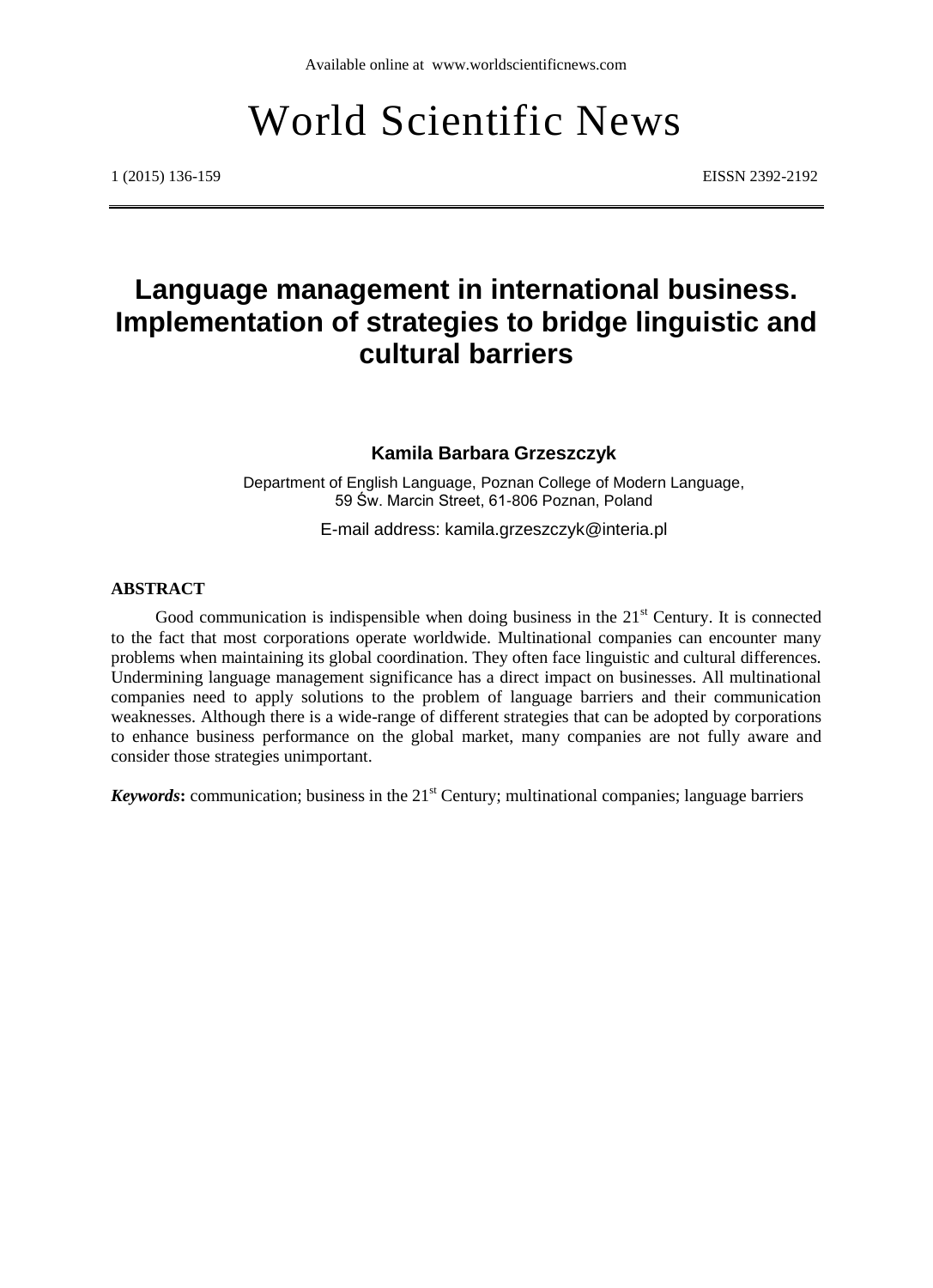# **TABLE OF CONTENTS**

#### **INTRODUCTION**

#### **CHAPTER ONE: LANGUAGE MANAGEMENT IN BIG CORPORATIONS**

1.1 Communication within the company

- 1.1.1 Internal communication
- 1.1.2 Communication problems
- 1.2 The impact of language barrier
- 1.2.1 Missed opportunities
- 1.2.2 Mystery Pain
- 1.2.3 Mistrust, Uncertainty, and Anxiety
- 1.2.4 Fear of losing face
- 1.2.5 Financial impact
- 1.3 Significance of different cultures when doing business
- 1.3.1 The impact of culture on Public Relations, marketing, and Advertising Strategies
- 1.3.2 Psychic distance
- 1.3.3 Group boundaries
- 1.3.4 Cognitive schema

#### **CHAPTER TWO: USE OF DIFFERENT STRATEGIES BY MULTINATIONAL COMPANIES TO ASSURE GOOD LANGUAGE MANAGEMENT**

- 2.1 Language trainings
- 2.1.1 Language Auditing
- 2.1.1.1 Language Check-up as modified version of Linguistic Auditing
- 2.1.1.2 Language barrier dimensions
- 2.2 Lingua Franca
- 2.3 Functional Multilingualism
- 2.4 External Language Resources
- 2.5 Corporate Language
- 2.6 Selective Recruitment
- 2.7 Expatriation
- 2.8 Code switching
- 2.9 The benefits of implementing LMS

#### **CHAPTER THREE: LANGUAGE MANAGEMENT IN THE COMPANY MANUFACTURING AUTOMOTIVE PARTS**

- 3.1 Company
- 3.2 Language management survey
- 3.2.1 Technique
- 3.2.2 Respondents
- 3.2.3 Aim
- 3.3 Analyses
- 3.3.1 Corporate language
- 3.3.2 Selective recruitment
- 3.3.3 Language trainings
- 3.3.4 Expatriates
- 3.3.5 Technical solutions to language problems
- 3.4 Conclusions

#### **CONCLUSIONS**

#### **References**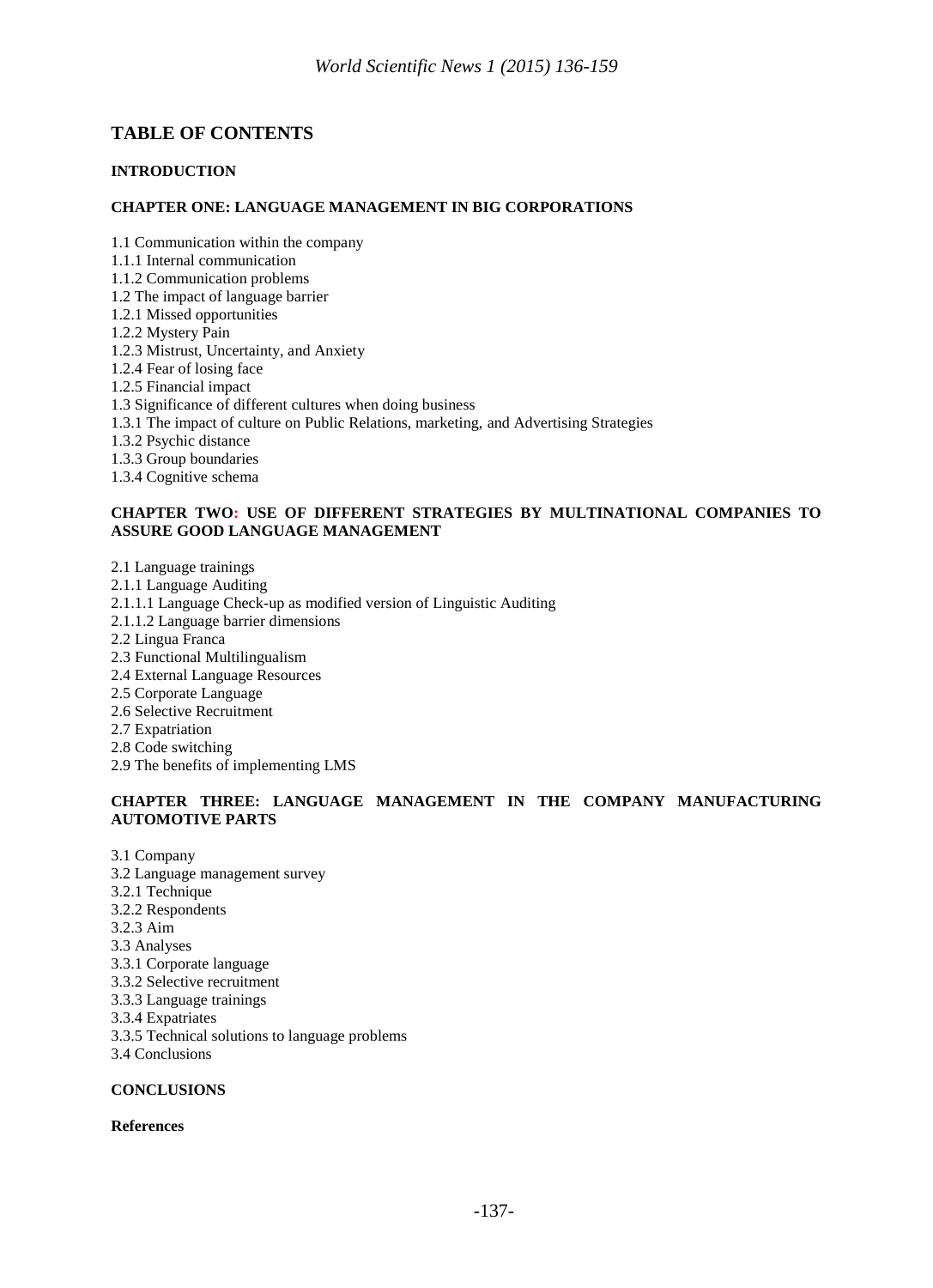#### **INTRODUCTION**

The focus of Chapter One rests on the obstacles for communicating. The first section concentrates on defining communication within the business context, and points out the major problems that cause difficulties in cross-cultural communication. The two following subsections indicate the impact of culture and language on businesses.

Chapter Two opens with a definition of language management. The subsections of the chapter provide descriptions of major solutions and their importance for bridging the language barriers in the company. The last section of the chapter shows the benefits of implementing Language Management strategies in multinational companies.

Chapter Three contains the analysis conducted in the manufacturing company of automotive parts. The survey was administered to examine whether the company applied Language Management strategies to obtain global coordination.

#### **CHAPTER ONE: LANGUAGE MANAGEMENT IN BIG CORPORATIONS**

The era of globalization has influenced communication on the whole world, making it easier, faster, and effortless. Many companies began cooperating not only with businesses located in the country but also outside of its borders. It was, in fact, a big breakthrough for companies to extend their activities to different continents. This stimuli caused numerous multinational companies to come into existence. Thanks to innovative solutions, communication has improved and enabled connection of businesses from other countries with different cultures on a daily basis. However, technology cannot eliminate the issue of communication barriers. Corporations can face problems in the field of time differences, language barrier, perception of others, various cultures, or geographical distance (Erkkila  $2010:4$ ).

The awareness of language management is especially vital for companies who want to stay competitive on the market. This forces businesses which operate with a variety of different countries to overcome those barriers with good language management strategies. In search for international harmonization, multinational companies accept the challenge to strengthen their global-coordination by removing language barriers. To handle the coordination burden corporations try implementing new methods. One of them is creating departments that help with language management, for instance: Total Quality Management, Virtual Organizations, Human Resource Management, Global Sourcing, Co-Design, Concurring Engineering, Corporate Culture, Extended Enterprise Management, Systems Integration, Centralized Treasury Management. These departments help to maintain good language management (Harzing 2008: 3).

#### **1.1. Communication within the company**

Communication is indispensible in business, this fact is best reflected by words written by Erkkila "Communication is at the core of all organizational operations and international relations*"* (Erkkila 2010: 11). By using different form of communication, information is transferred, negotiations conducted, clients needs met, and it enables cooperation and activities when doing business. Communication does not guarantee that a message is comprehended by all of the recipients, therefore, information should be kept clear, simple and be repeated (Erkkila 2010: 11).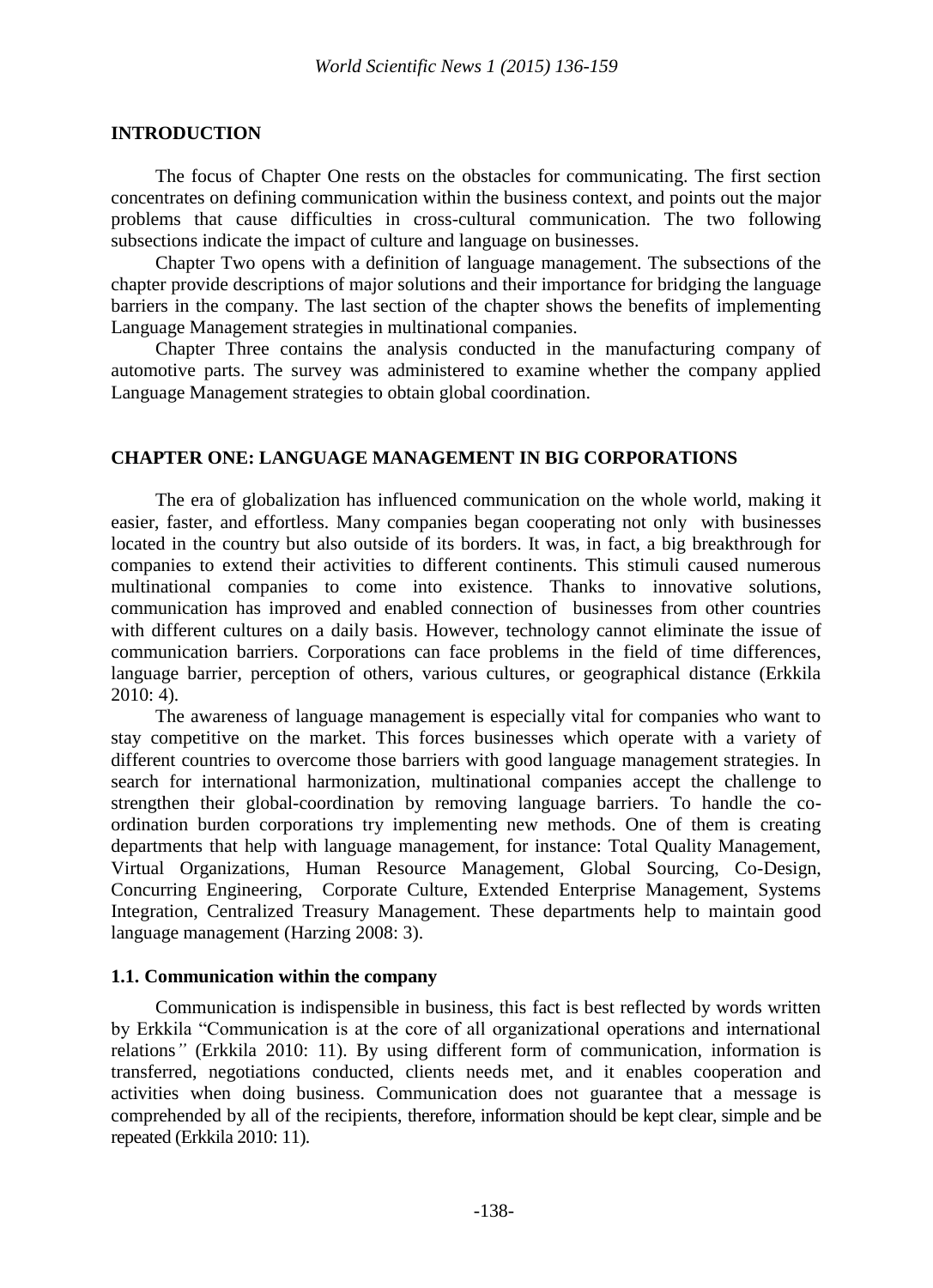Communication connects employees, departments, and in overall effects subsidiaries and the whole company. It permits the information to flow back and forth between employees, management, different departments, and offices. The proper way to strengthen two way communication is through organization which ensures a good flow of information (Besterfield et al. 2003: 47-48).

Communication can be verbal and nonverbal. The first one takes form in phone or faceto- face conversations, reports, email messages, and memos, while nonverbal includes company logos and graphics. Interpersonal nonverbal communication can be seen in smiles, and the organization of an office in a company or hierarchy in corporation when having a meeting (Locker 1998: 4). All of these factors are vital when conducting negotiations and operating worldwide.

# **1.1.1. Internal communication**

"Effective internal communication deals with the exchange of information within an organization to create a shared understanding that drives the behaviors and actions needed to move the business forward" (Kazmi 2011: 5 as quoted by Jitsanong 2011: 2). All the companies which realize the importance of internal communication seek to obtain the best method to ensure an effective sharing of information. Corporations have become aware that their effectiveness will increase using internal communication which is the gate for a successful business. Good communication appears vital to businesses which are in the international markets. The ability to identify the information, responding accordingly, and sharing it with other employees are the three most significant skills that are required in business. These skills ensure good organization from each member of the company because they hold the same values and are aware of the work polices. Also they ensure information to be completed accurately when employees are required to perform a particular task (Jitsanong 2011: 3).

# **1.1.2. Communication problems**

According to the chart introduced by the Virtual Trends Report, four major problems that businesses encounter are shown. The most serious problem companies face is language barrier, the next is cultural differences, then the various time zones, and finally the different accents.

One of the major problems that multinational companies face while communicating worldwide is the difference in time zones. Language barrier is placed as the most important factor causing miscommunication in businesses. Although, nowadays it seems obvious it has a big impact when doing business worldwide. Cultural differences are frequently undermined by companies but it is proved to be the most important reason for miscommunications and obstacles when doing business.

In the multicultural corporations which have many subsidiaries located in different areas in the world it is essential that messages are tailored for different languages and cultures. The reason being that cross- cultural or intercultural communication involves the process of exchanging information between people who understand and ,therefore, interpret verbal and non-verbal messages differently, which is related with the different cultural backgrounds (Erkkila 2010: 13).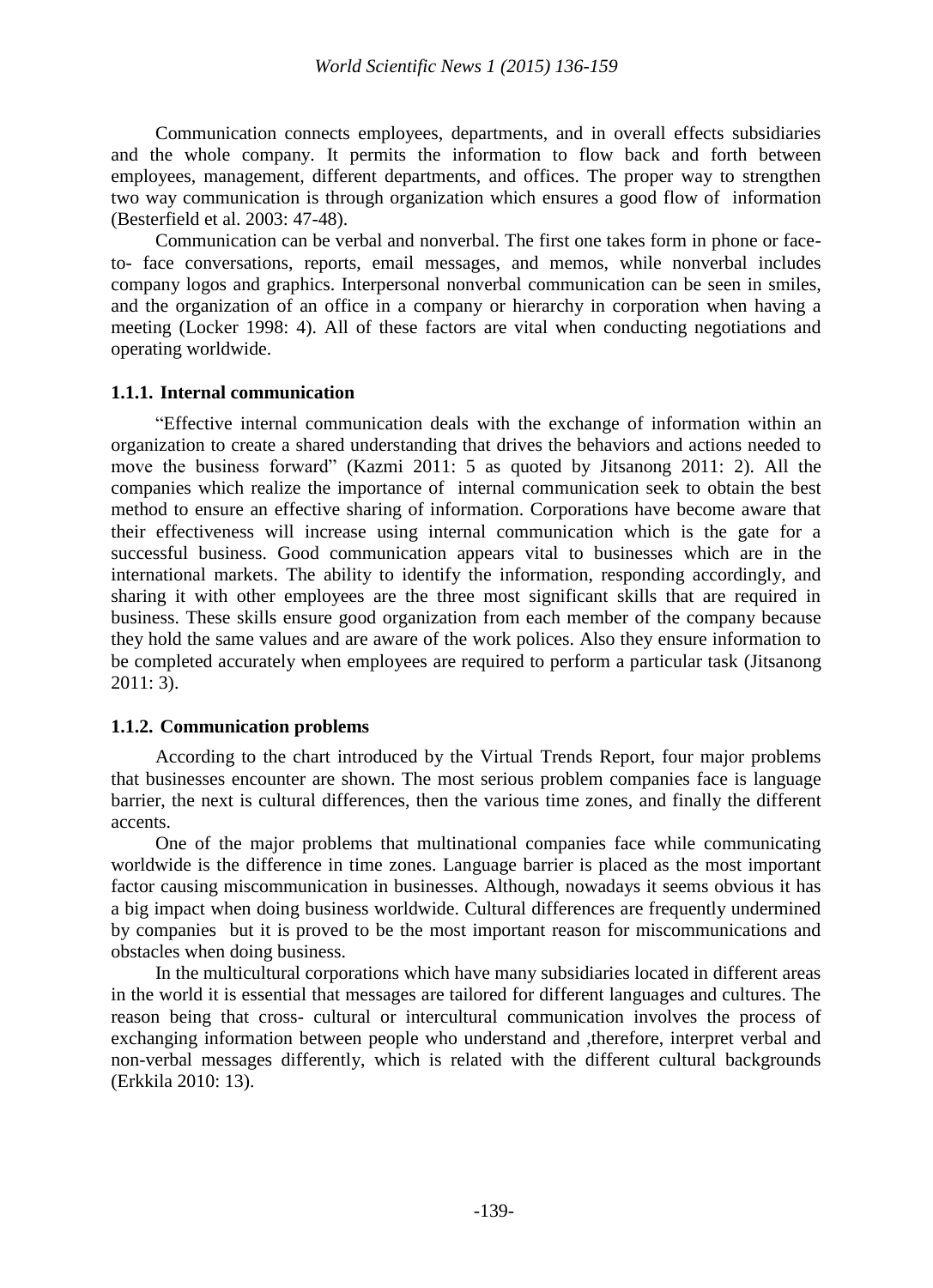

**Fig. 1.** Global obstacles to communication (*AIM Strategies. Virtual Team Trends Report.* 2013-05-28).

# **1.2. The impact of language barrier**

Language barrier is one of the major problems which affect the managements of a business. Little importance is given to language issues and business practice and theory, some scholars have even described it as *"The Forgotten Factor"* (Marschan-Piekkari, Welch, & Welch, 1997), *"The Management Orphan"* (Verrept, 2000), and "*The Most Neglected Field in Management"* (Reeves & Wright, 1996).

All of these expressions emphasize a wide-range of negative consequences that might occur if the negligence of these issues is continued (Harzing 2007: 4).

The lack of sufficient competence in a language can lead to misunderstandings which in turn leads to big losses in money. Corporations lose their potential clients and actual businesses because of their lack of sufficient knowledge in different languages. Lost deals results in losses in total business revenue, losses in return on investments abroad, and can even destroy the image of the company (Duggan 2009: 4).

Those are just a few examples that show the key role which language plays when doing business. Negligence of language skills can show the importance in multinational Companies causing the following.

# **1.2.1.Missed opportunities**

"The lack of language skills among U.S. businessmen is an enormous barrier to increasing U.S. participation in overseas markets " (Duggan 2009: 4). Companies which lack language skills often miss business proposals which are announced from local government communications or in the local media. Corporations without capabilities in certain languages very often fail to see request for proposals that are written in the languages in which company is not proficient.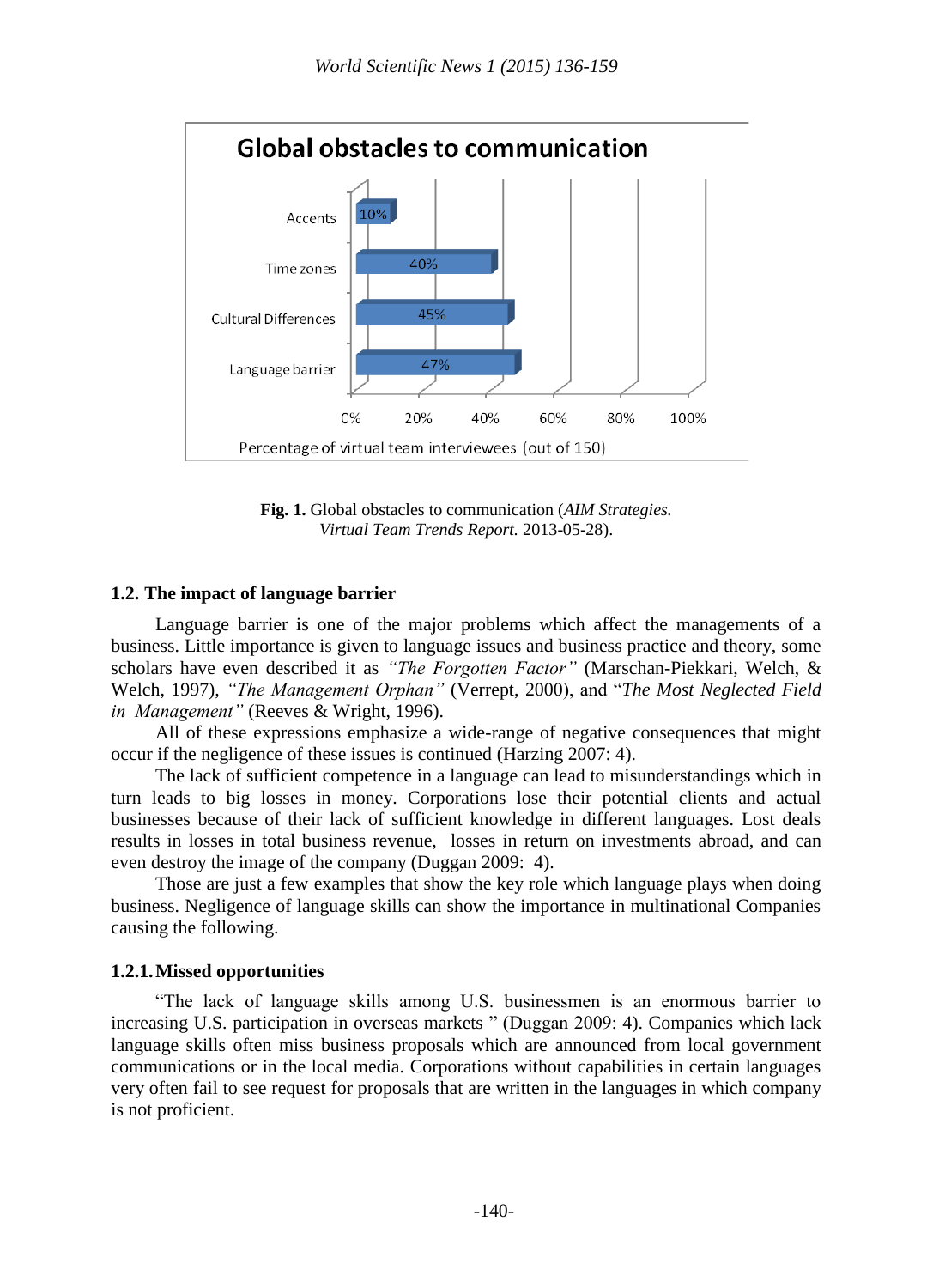# **1.2.2. Mystery Pain**

Successful business negotiations usually require language proficiency at a very high level. It is connected with the fact that the specifics of a contract need to be included, memorandum of understanding or the need for supplying guidelines to be set. Otherwise, the lack of language proficiency causes poorly structured agreements which result in misunderstandings of legal terms in the different language. They carry "mystery pain" which means that the language errors are noticed in the future, after the contract has been drawn. This mistake is even more painful in the countries where the level of legal operations is at the low level (Duggan 2009: 4).

# **1.2.3. Mistrust, Uncertainty and Anxiety**

"(…) Advanced language skills provide the foundation to trusted relationships with customers, communities, and partners. With those skills we are able to enhance and maintain our connection with current markets and develop new ones fully aware of local customer needs and requirements" (Duggan 2009: 4).

Language proficiency is one of the most important factors which produce better relationships with overseas partners. Advanced language skills also enable faster development of trust than in cases which lack proficiency in the certain language. Mistrust in business relationships prevents or reduces the revenue of a company. Lack of trust is often caused in situations when the international customers feel fear and danger of an unfamiliar language.

The salespersons with not native efficiency of the language are perceived as less credible and less able. This leads companies to being less successful on the market than in the case of selling products and doing business with countries that share the same language. While speaking in a foreign language sellers may lack confidence and assertiveness in themselves. These barriers influence the relationship between customers and suppliers which may result in loosing deals (Harzing 2002: 14).

Managerial positions always require good knowledge in the language of another company. There are certain skills which are quite impossible to obtain, for instance employees often lack rhetorical skills which reflect the use of humor, personal sensitivity, the way of conducting negotiations, and the very important skills while leading people are persuasion and motivation. To be able to fulfill those characteristics, the manager needs to have high level of fluency. Misunderstandings are the consequences of lacking rhetorical skills which cause anxiety and uncertainty (Harzing 2007: 10)

The inability is very often perceived as lacking the qualities of a good leader such as charisma, confidence and leadership skills. Undervaluing managers with insufficient fluency results in mistrust.

# **1.2.4. Fear of losing face**

Employees, especially those who work in higher positions as international managers do not want to be perceived as people lacking intelligence, empty-headed or ill-informed, therefore, managers having senior status sustain a knowing façade. They pretend to follow the discussion, when they lose track in conversation.

They act as if they knew all the details and remain in a stony silence. This lack of knowledge and pride leads them to big mistakes such as signing contracts they have barely understood. Those actions weaken trust and credibility. Moreover, such people may seem as unpredictable, deceitful and unreliable to others (Harzing 2002: 11).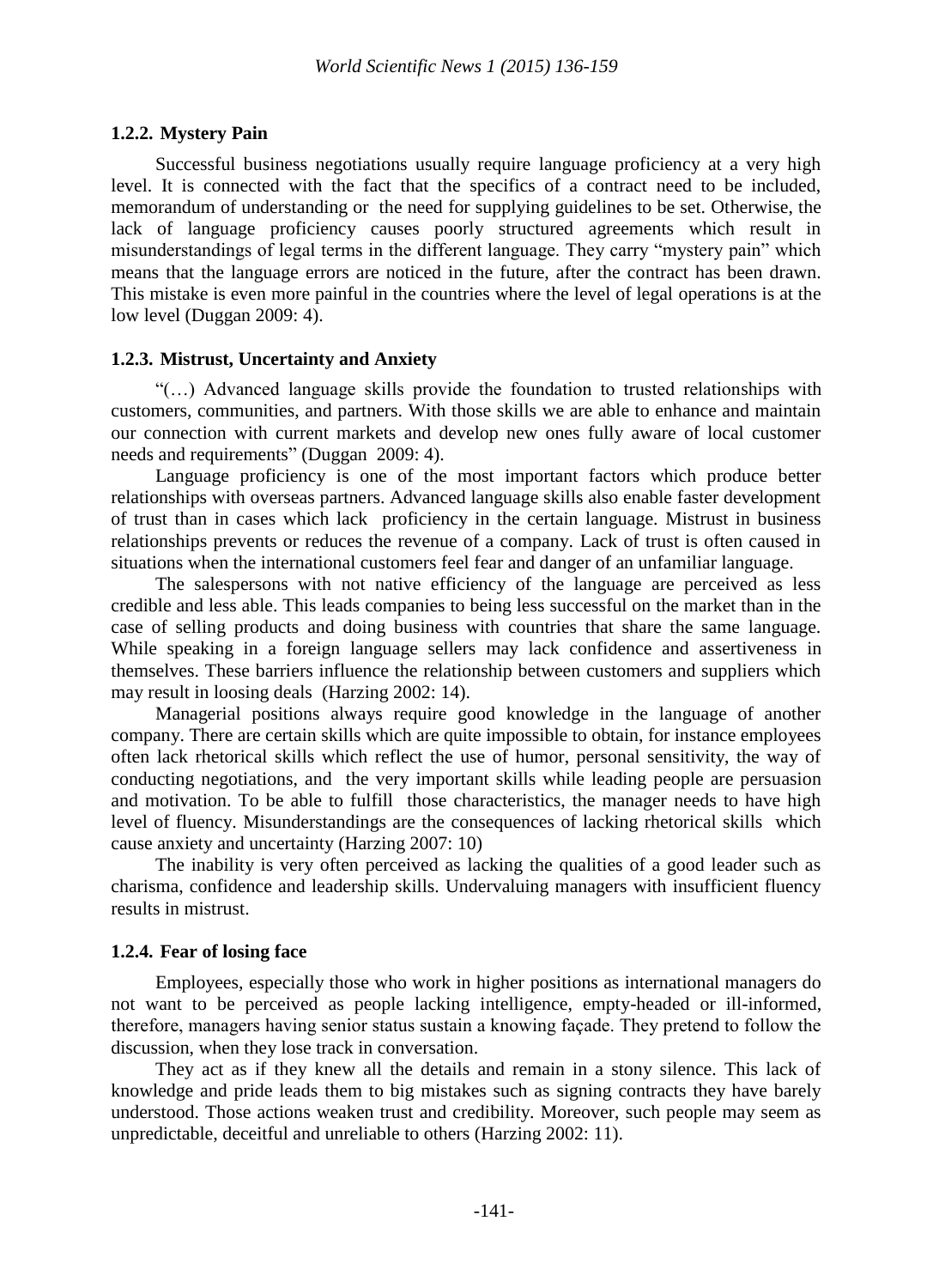#### **1.2.5. Financial impact**

"(..) We have to be able to work seamlessly across the enterprise, regardless of location. That requires us to overcome any language barriers that exist between workers in different geographies. Without the ability to communicate clearly, concisely, and effectively in both directions, significant risks begin to enter the equation, including lower quality, lost productivity, and increased training costs (..)" (Duggan 2009: 6). Even the best managers who are experts in the field of management and have a great knowledge with big experience in work, when lacking language skills and supervising cross-national projects, lose clarity in communication. Delays in production, worse productivity, and wasted materials are the consequences of inadequate and unsuccessfully managed teams. Misunderstanding of contracts, mistakes made in orders; over or under-production hurts budget of enterprises. The materials are wasted because of an unclear way of communicating and the shortages in knowledge, such as specialized vocabulary. The savings evaporate as the effect of the problems related to language comprehension, culture, and business context of a new market.

The examples of the impact of language barrier are essential to realize the importance of language management when doing business today. It illustrates how wide-ranging and potentially serious "the forgotten factor" appears to be in cross-national companies (Harzing 2002: 11).

#### **1.3. Significance of different cultures when doing business**

"Culture is defined as a shared design for living. It is based on the values and practices of a *society*, a group of people who interact together over time. People absorb culture through the early process of socialization in the family, and then this process carries over to the ways in which they perceive themselves and the world.(…)" (*Aviary Group.* 2013-05-11). There is no one definition of culture, this term describes various characteristics that are passed down for generations and are directly related to the people and the society living in a particular region. Culture includes the elements such as: values, attitudes, morale, ideas, customs, language, religion, laws, experiences, cuisine, music, arts, ways of perceiving world and social behavior.

Serious consequences can be the result of a failure to understand cultural differences. Possessing information on the culture of a particular country or region is vital and the culture should not be undermined in the process of a company"s management, it appears to be as important as the knowledge of the language and the local market.

The understanding of culture brings two aspects; visible and invisible. Visible aspects are noticeable at the first glance while travelling to a new country. Differences in ordinary things such as food, clothing, architecture, ways of greetings, language, religious practices are easy to notice, whereas, the invisible aspects of culture bring awareness after some time, and careful examination or immersion. Invisible aspects become indeed profound after some time, among them we can understand deeper religion beliefs, styles of communication, gender relationships and the role and importance of family in the society (*Culture and Why It Matters to Your Business.* 2012-05-11).

# **1.3.1. The impact of culture on Public Relations, Marketing, and Advertising Strategies**

Although more and more companies become aware of cultural differences and pay attention to be culturally accurate, there are numbers of corporations that do not realize its importance and implement marketing strategies that fail to success. "Not only can they fail but the mistake could be so dramatic it can have a negative impact on the company"s global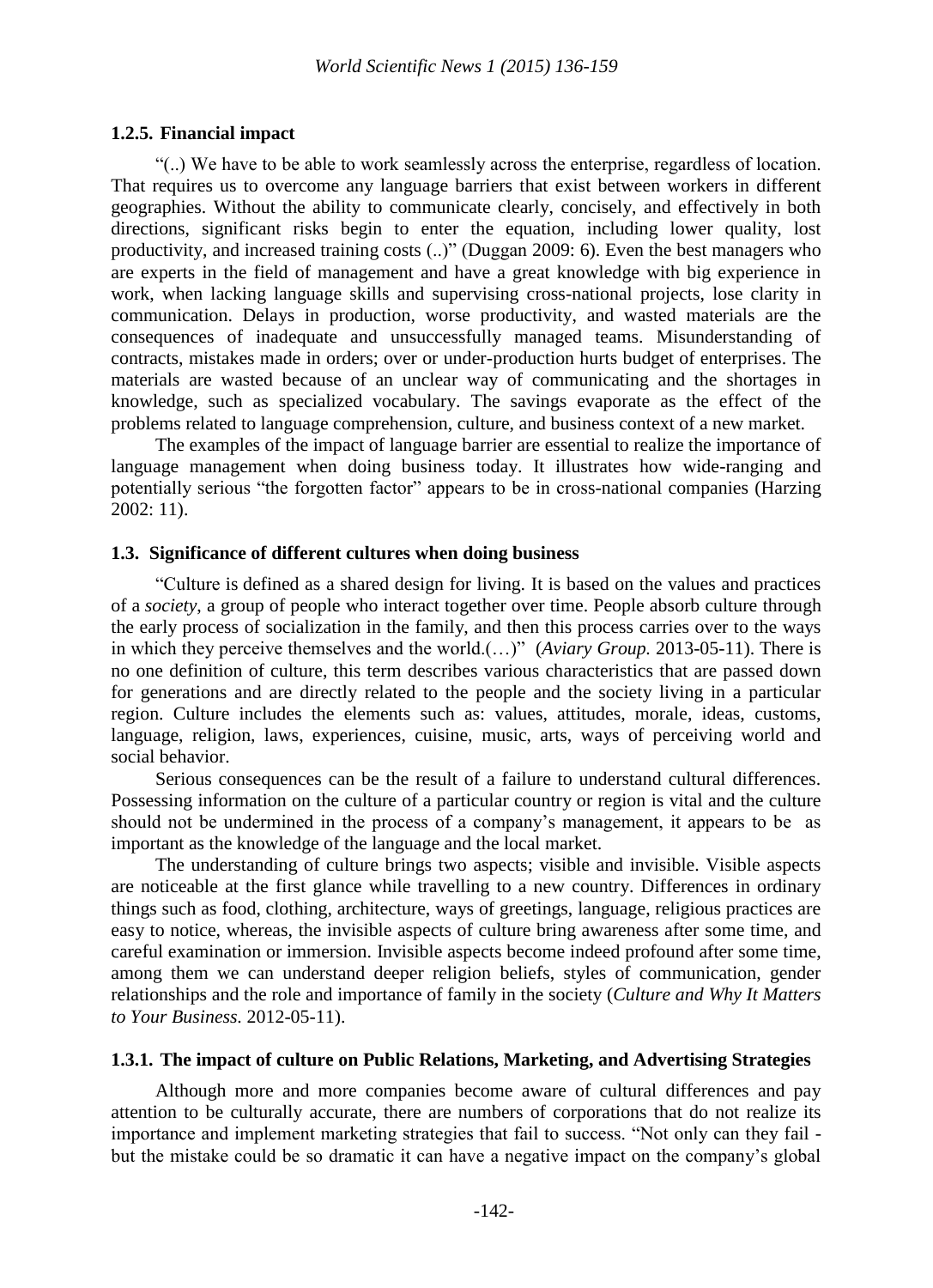brand! Companies need to make variations to their marketing approach when doing business internationally" (*Culture and Why It Matters to Your Business.* 2012-05-11). Lundberg emphasizes the impact of lacking cultural awareness. There are two examples that reflect the importance of culture when doing business. The first example demonstrates marketing failure and its connection to culture diversity. The other shows the company"s awareness of culture when designing products for a particular region and country, taking into the considerations diversity of cultures.

The company selling tooth-whitening toothpastes wanted to extend their product to other countries and launched the product in Southeast Asia overlooking one very important aspect related to culture in that area. In that region people chew betel nuts, which are believed to strengthen the teeth and are used very often during rituals and ceremonies. But more importantly chewing these nuts turn the teeth black, which is considered to be very attractive. This marketing strategy failed to succeed because of the lack of awareness of cross-cultural differences which resulted from not having basic marketing research conducted society (*Culture and Why It Matters to Your Business.* 2012-05-11). The company designing and producing dolls for little girls which noticed the culture plays a crucial role. It observed that children wanted their dolls to look similar to their local environment which is different in each country. Designers create dolls which reflect specific features, such as different skin colours, different clothing, various hair styles, and different names typical for a particular country. As a result, this company appears to be successful in the international market selling unique dolls all over the world society (*Culture and Why It Matters to Your Business.* 2012-05-11).

Culture influences people, their behavior, and the way of perceiving the world through different elements. Colours appear to be one of these elements which are important in communication. Through them there are possibilities to show feelings, emotions, and ideas, however, there is one issue that companies have to be aware of ,namely the colours have various meanings within different countries. Although this factor seems to be seemingly small, it has an impact on business venture. Colours are crucial in business during activities such as designing websites, advertising campaignes, and brochures for International markets. The symbolism of colours often has its historical background, and a lack of its awareness can result in embarrassment and be quite expensive. For example, the colour red is perceived as the colour of Christmas in North America, while in Russia, China, and Vietnam it is the symbol of Communism. White is another illustration of different meanings in colours. In many Western countries it stands for innocence and purity, e.g. brides wear white dresses in their wedding. At the contradiction, for some Asian countries white is the colour of death and mourning society (*Culture and Why It Matters to Your Business.* 2012-05-11).

# **1.3.2. Psychic distance**

Psychic distance is the perception and understanding of the operating management practices across international markets. The origins of this term dates back to 1956 in the research that was conducted by Beckerman (Beckerman, 1956). Nordstorm and Vahlne (1992) described psychic distance as "factors preventing or disturbing firm"s learning about and understanding a foreign environment". Psychic distance can indicate different factors, such as: differences in the level of economic development between countries, level of education, differences in choosing business language, differences in culture and local language and previous trading with other countries (O"Grady- Lane 1996: 312). "Psychic distance is also viewed as a measure of the uncertainty that results from cultural and business difficulties that create barriers to learning about overseas markets" (Fletcher-Bohn 1998: 2). The term psychic distance is very often used in determining the ways of operating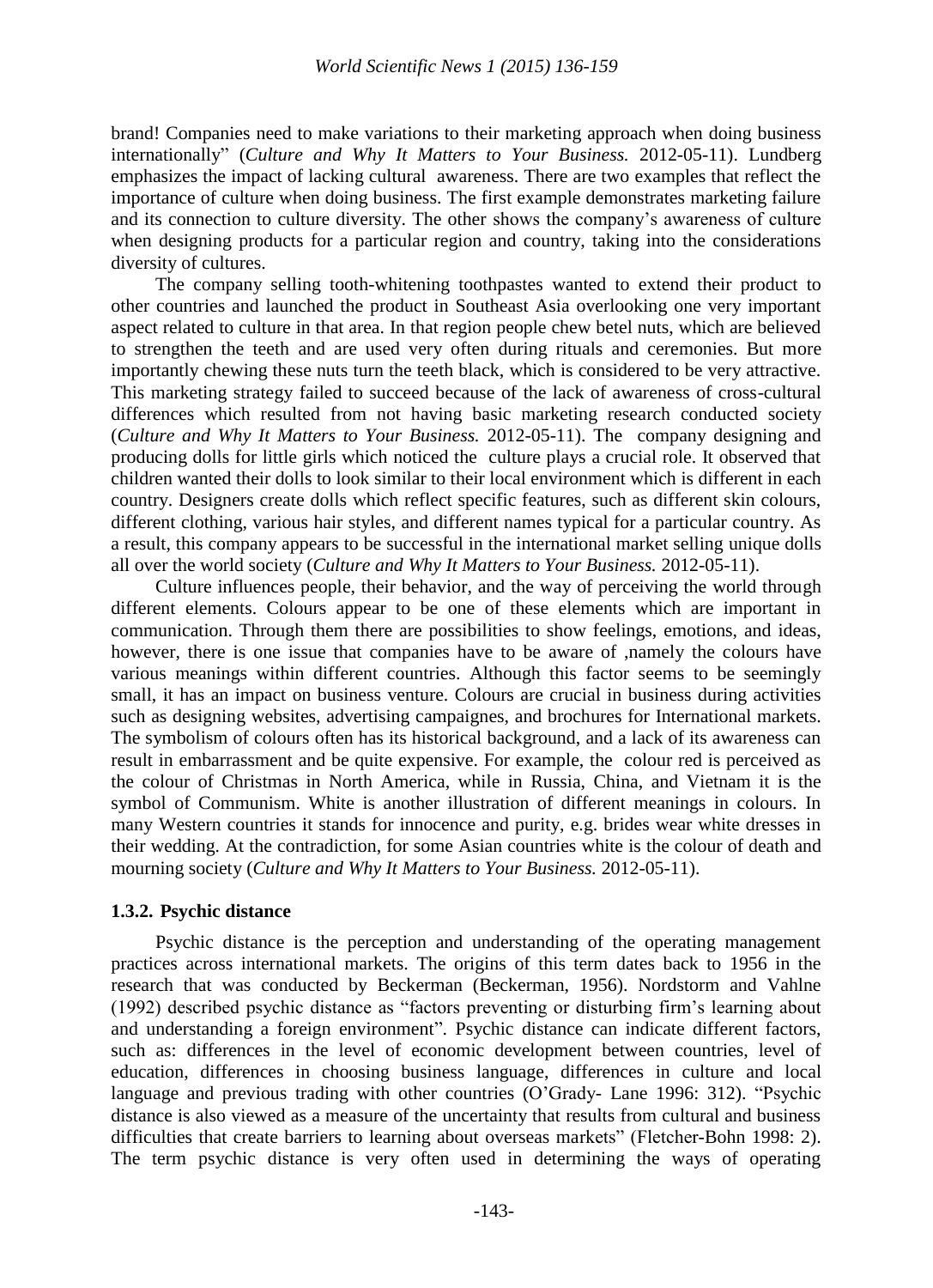internationally by multinational companies. While corporations expand to other countries, they increasingly take into consideration psychic distance which helps them adopt and implement a new way of operating (Brookes-Smith 2007: 4).

#### **1.3.3. Group boundaries**

Communication failures can be caused by polarization as well as by attribution of group identities. Polarization of group identities is very often related to the history and relationships between countries in the past. Leading businesses , or merging of the companies coming from different countries with a history can influence the communication between them. The position of the winning country can be superior, as in the case of when the Swedish and Finnish merged banks. The choice of corporate language was based on "history constructed conceptions of superiority (Swedes) and inferiority (Fins)" ( Vaara et al. 2005: 611).

#### **1.3.4. Cognitive schema**

"Cognitive distortions are links between dysfunctional schemata and automatic thoughts. When new information or memories are cognitively processed, the information often is distorted or biased to fit a relevant schema. The result of this biased appraisal may then become accessible to consciousness in the form of automatic thoughts or images" (Robins & Hayens, 1993: 43 as quoted by *Ventana Center for Psychoteraphy*, 2013-05-12). Cognitive schemas reflect the cognitive version of identities and it comprises of knowledge about one's self, that is the characteristics, goals, preferences, and typical behaviors. Group schemas commonly called stereotypes embrace ingrained information about social positions and statuses among different people, such as race, gender, age, or class.

Multinational corporations operating globally encounter difficulties when successfully managing language problems. Not only do language barriers trigger mistrust but also uncertainty, miscommunication and even conflicts. The language problems have a great impact on a business and entail severe consequences for companies. That is why managing these problems professionally is so important.

#### **CHAPTER TWO: USE OF DIFFERENT STRATEGIES BY MULTINATIONAL COMPANIES TO ASSURE GOOD LANGUAGE MANAGEMENT**

Language Management is defined as "the extent to which the company is able to satisfy its language needs through prudent deployment of a variety of language management tools including for example language training and expatriation" (Feely – Winslow 2006: 13 as quoted by Gundersen 2009: 16). There are many language management strategies that can be implemented within the company"s policy in order to overcome problems in communication, but international market companies do not have to introduce every single solution to obtain the best coordination. The secret is to find the best mix of presently used solutions within the company context or to discover different options by combining a few of them (Grigore 2006: 58).

The list of the most popular language management strategies used in the companies is the following:

• "using local agents to solve language problems;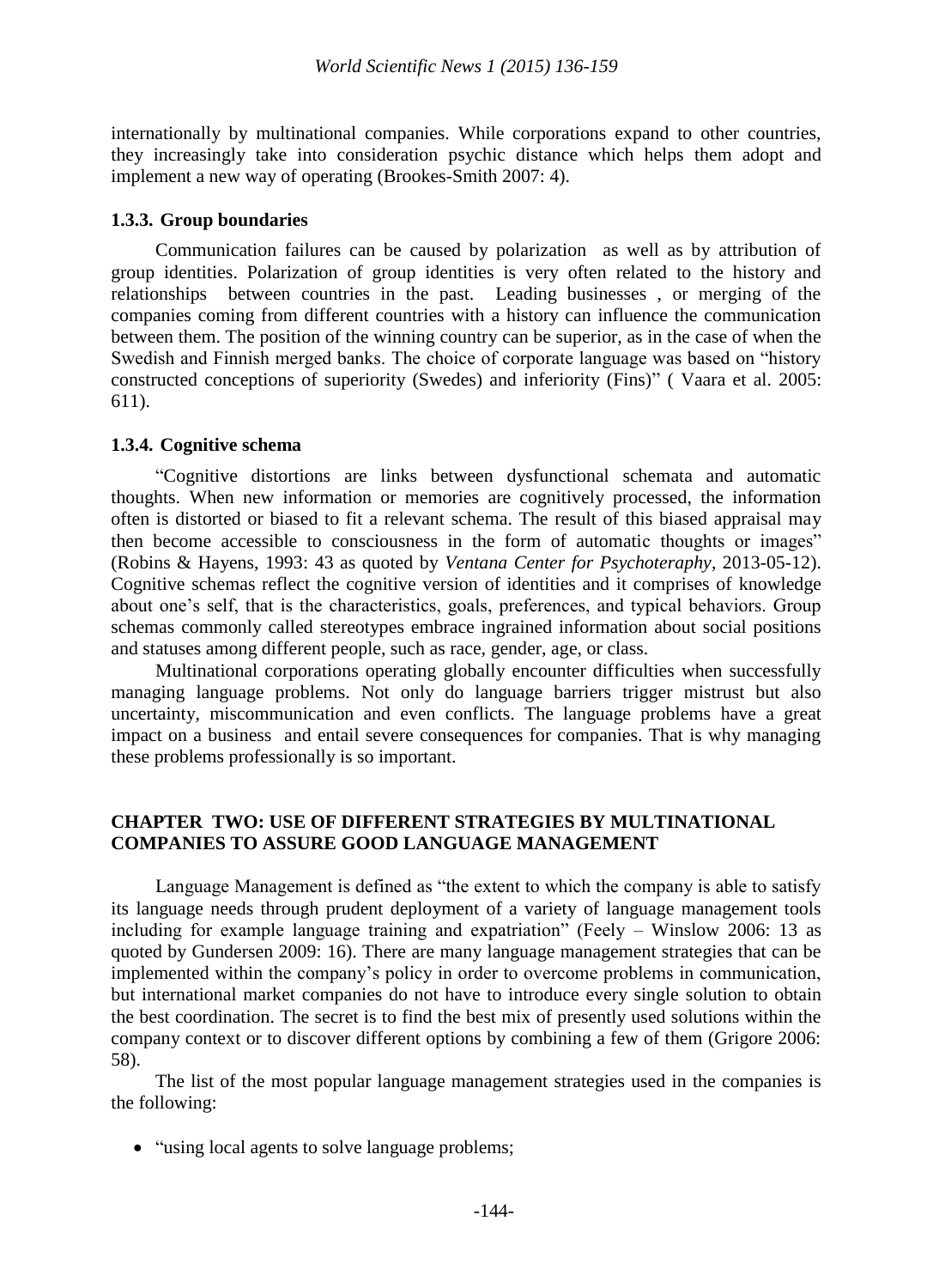- creating culturally and/or linguistically adapted websites;
- using linguistic audits;
- using professional translators/interpreters;
- translating promotional, sales and/or technical material;
- offering language training and cultural briefing schemes, including online language learning;
- instituting a 'polyglot' employee selection and recruitment policy;
- encouraging cross-border staff mobility;
- adopting 'buddying' and secondment schemes;
- forging links with local universities, e.g. for taking on foreign students on placement;
- encouraging native-speaker recruitment;
- planning e-commerce underpinned by multilingual operations (e.g. local currency and language)" (Brandt 2011: 4).
- "Machine translation
- Expatriation
- Inpatriation
- Language Nodes
- Selective Recruitment" (Harzing, 2002: 11-17)

Language Managements strategies, such as: Linguistic Auditing, Lingua Franca, Functional Multilingualism, External Human Resources, Corporate Language, Selective Recruitment, Expatriation, and Code switching are discussed in the paper in detail in order to prove the significance of those most important methods in bridging language barrier. Each strategy is described in terms of its strengths and weaknesses.

# **2.1. Language trainings**

Personnel development is the basic area which the companies use when observing any shortages of their employee's skills. Language trainings are very often implemented as the management strategies used in business, therefore, the training industry is very well developed and offers wide range of different language courses at various levels. However, the companies face problems maintaining language trainings for the entire time because it is affected by the financial situation of the company. When the business is thriving the money is invested in trainings, when the company has to tight its belt, training is considered to be the first luxury that should be rejected (Harzing 2002: 14).

There are various courses that are implemented in the organizations to improve the language skills. It is popular among the companies to institute very general courses known as quick-fix solutions. The results of them are often unsatisfactory. It is related to the fact that effective language learning courses require time and self-commitment. In the general courses, motivation is low because learners are conscious that the entire language must be mastered for any signs of improvement to be shown. These courses discourage and are very daunting, moreover, the likelihood of non-completion appears to be high. The solution for this problem is the introduction to the company targeted learning which concentrates on suitably identified language needs. Tailor-made courses are specifically designed to reach the established communication requirements of the organization. These kinds of courses appear to be very beneficial. First of all, employees are able to use acquired knowledge immediately which gives them a reward from the sacrificed effort. This in turn influences motivation which then remains high. Another advantage is that the course is designed to help the learner to progress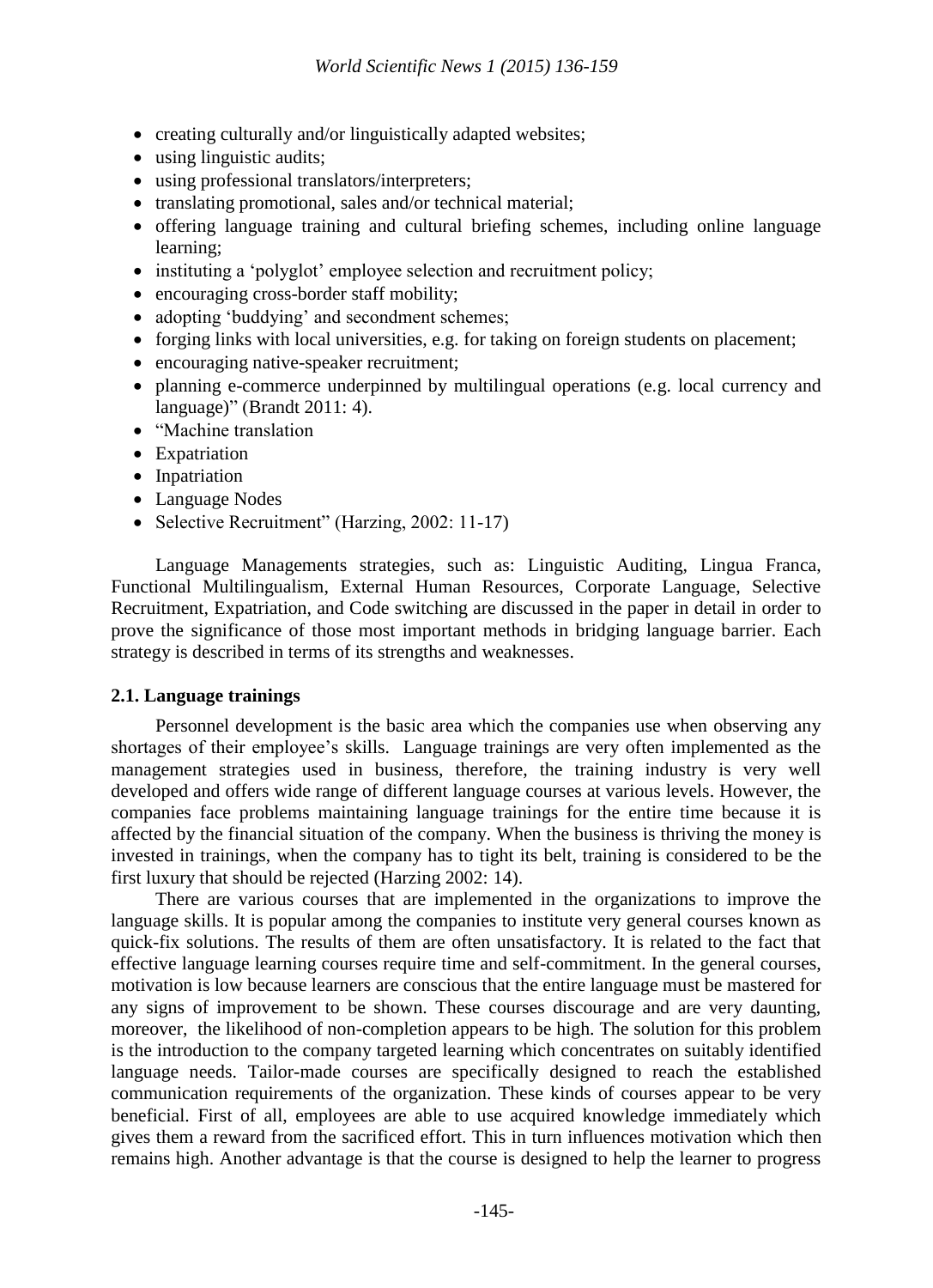step by step. This is possible because there are fewer objectives set which are realistic and challenging at the same time (Reeves- Wright 1996: 5).

The Volkswagen Group is known to be the leader in the field of language trainings. It manages language professionally by applying 6 stages of the course that prepare the employee to reach an acceptable proficiency in communicating. The completion requirements of the course are quite strict, every stage involves 90 hours of in-class studies, and additional hours of self-study that are stretched over a 6- to 9- month period. At the end of each stage every participant is obligated to pass an achievement test. It is obligatory to complete the stage in order to continue the training in the remaining stages (Harzing 2002: 14).

#### **2.1.1. Language Auditing**

Linguistic Auditing is the process of identifying strengths and weaknesses of the company in terms of communication in foreign language. It enables firms to become aware of their present competence in certain departments and the capabilities of employees within the company. The purpose of language auditing is to set the need at a strategic level but the process requires human resources, training , cost in time, and finance (Reeves-Wright 1996: 5).

Linguistic Auditing is conducted in order to obtain various needs and goals. There are a number of factors that influence the process of conducting the language auditing:

- The expected duration of the audit.
- The size of the company.
- The budget intended for the audit.
- The causes of the problem in the field of communication.
- The goals set by the company.
- The knowledge of the auditor about the organization. (Reeves-Wright 1996: 5-6).

The Linguistic Auditing is applied in the companies to provide feedback in four areas:

- identifying the needs of the company in terms of recruitment and language training
- recognizing strengths and weaknesses of an organization
- assessing the foreign language requirements
- benchmarking the findings against the capabilities of a company (Reeves- Wright 1996: 7).

# **2.1.1.1. Language Check-up as modified version of Linguistic Auditing**

A Linguistic Audit has some drawbacks, namely, the cost of conducting language auditing is high and there has to be a lot of time spent on this process. Moreover, it requires involving external language specialists. For these reasons, the audit is sometimes replaced by a different method called language check-up which is part of the linguistic audit. The most important advantage of using language Check-up is that is less expensive because it is selfadministered, so there is no need to use external language assessors. Another benefit is the faster generation of results than in the case of an audit. Language Check-up additionally covers a wider-range of language problems than an audit. Particularly, it examines the status of corporate language standardization, provides accessibility of computer systems, assesses whether publications and web-sites possess multiple language interfaces, and checks the usage of the external language resources and translation machine tools (Harzing 2002:8).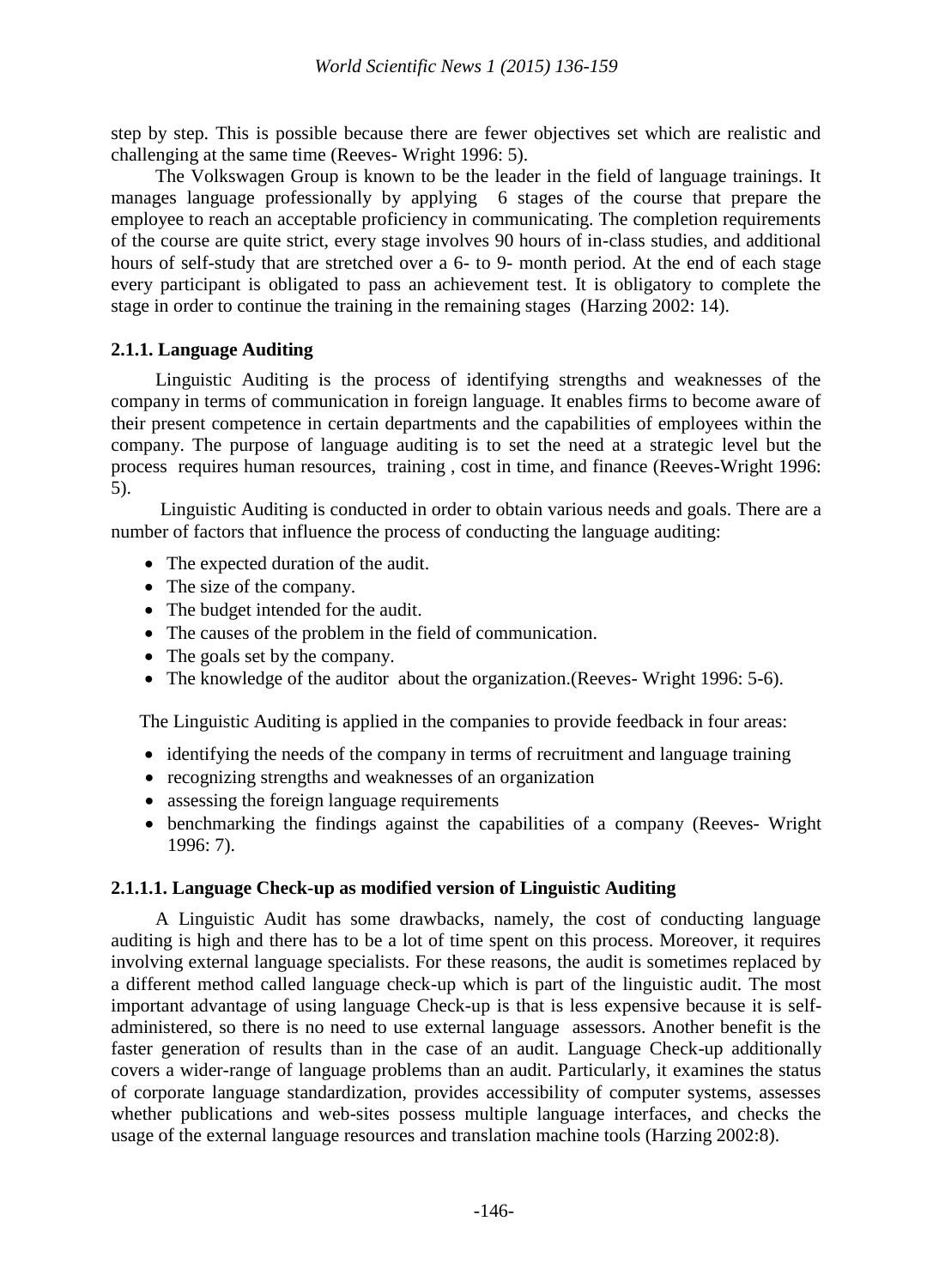# **2.1.1.2. Language barrier dimensions**

Linguistic Auditing is the tool for measuring three language barrier dimensions within the company, i.e. Language Diversity, Language Penetration, and Language Sophistication.

Language Diversity indicates the number of the languages that the company has to manage while doing business. Corporations that operate globally and possess subsidiaries, customers, suppliers, and joint- ventures all over the world have to measure the number of those languages to be aware of the different languages they may encounter when communicating with other companies. Global networks must require the capability of communicating in many languages particularly the languages of European countries, and different languages such as: Chinese, Japanese, Arabic and selected Asian languages, while Microsoft is a global giant that manages over 80 different languages (Harzing 2002: 6).

Language Penetration stands for specifying the number of functional areas in the multinational companies that operate across linguistic boundaries. In the past, cross-lingual communication was managed by a handful of language specialists unlike the new integrated systems which reach almost every function within the company. Presently, every department in the company is required to interact with linguistic boundaries at all levels and functions (Harzing 2002: 6).

Language Sophistication deals with analysis of language skills and capability requirements depending on the department, position, and function of an employee in the company. A secretary needs to have good speaking-listening proficiency to be able to understand the basic messages such as dealing with meetings and they have to know how to reply to a question accordingly. Logistics clerks are required to have better command of the language, they have to manage the skills of reading and writing and be able to operate with a limited vocabulary. International design engineers need to be proficient in the language to the degree that language is not a barrier for them in a field of concepts development and the resolution of design issues in spoken and written form. An excellent knowledge of the language is an indispensible attribute of an international manager. Not only do they have to be proficient in all skills i.e. writing, speaking, reading, listening but also be good at negotiation, persuasion, motivation, and humor, the elements that are part of rhetorical skills (Harzing 2002: 6-7).

# **2.2. Lingua Franca**

Companies use English as a lingua franca as one of the language management strategies because it is the default language of business communication. Therefore, it is used by people who are not native speakers. English is known to be a "contact language" between employees and representatives who share different native tongue and cultures. English is the chosen foreign language that enables communication between the companies with different first languages (Firth 1996: 240). However, there are some drawbacks of reliance upon one language, notably some companies assert their right to "work in the language of the customer" which is the reason companies fail to notice the increasing trend of using different languages such as Chinese, Spanish, and Arabic; the languages that are likely to confront the supremacy of English after some time. Another disadvantage of only using English is a high probability that the speaker will have difficulties with negotiations because the contracts and regulations are always written in the local language. Lack of knowledge in local languages make a company defenseless and vulnerable (Harzing 2002: 11).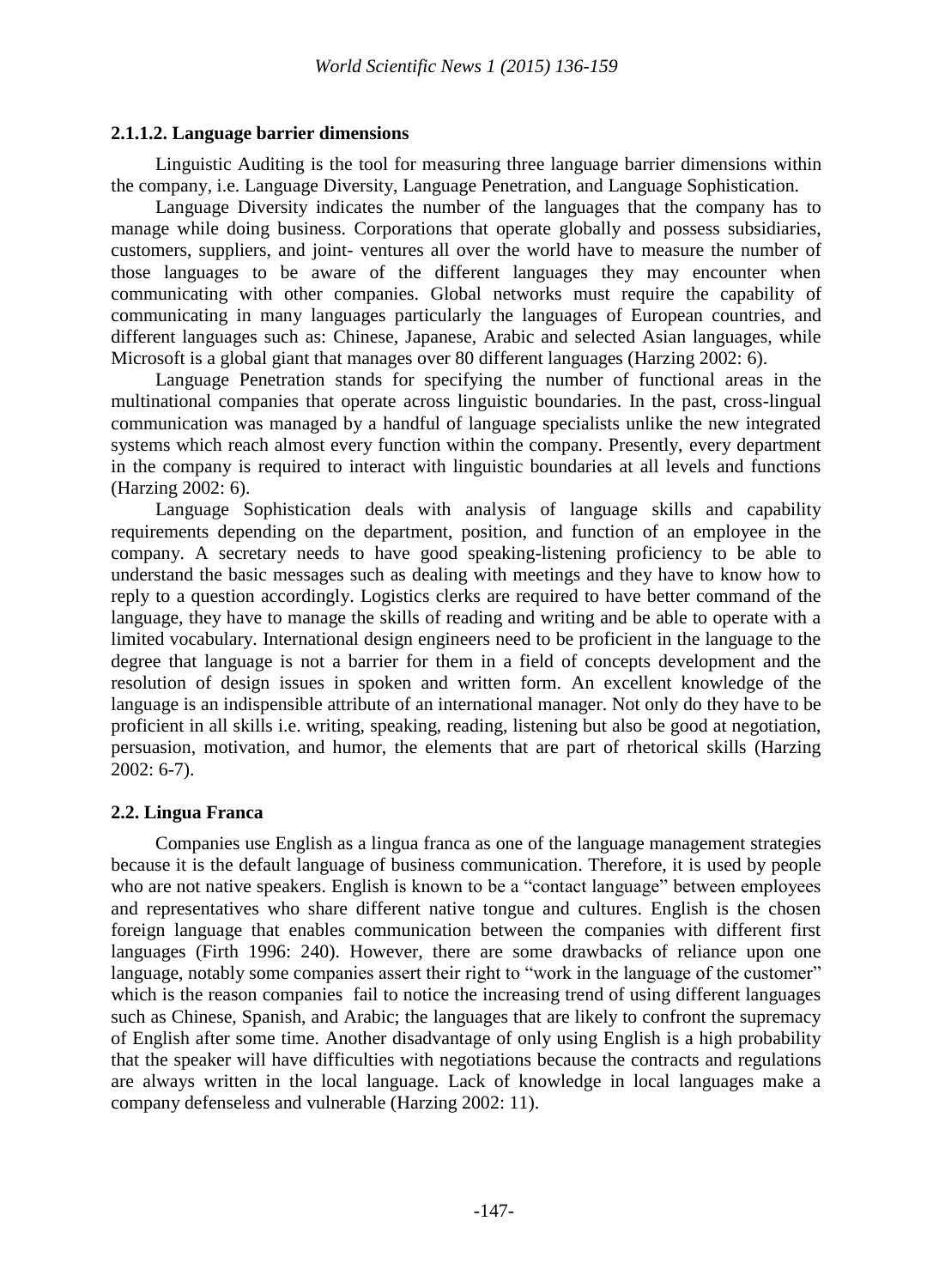# **2.3. Functional Multilingualism**

The goal of this language strategy is to get the message across by means of gestures, mix of languages and other available ways between parties. This hit-and-miss strategy, however, may not suffice and be the best option for business negotiations. Research indicates that 16% of international business operations are conducted in a "cocktail of languages". The shortage of functional multilingualism is that it may cause cognitive divergence between the people and parties engaged in the conversation (Harzing 2002: 12).

# **2.4. External Language Resources**

The corporations that extend their activities to other continents require indispensible skills for translation and interpretation, therefore they use external language resources to overcome language barrier in communication which can be the solution to some degree. Regardless of the size of the enterprise, each entrepreneurship needs developing relationships around the world to empower its position on the market. Outsourcing interpreters and translators helps coordinate international transactions, however, it also brings a big challenge for the enterprise to introduce the context of the subject matter to the translators. The translator"s lack of knowledge of the product, the technology used in production, processes within the company may hinder integrality of the business and relationships with clients. The value of third-party translators is affected by their deficiency of the business information. The phrase used by Senior Strategist "nothing worked terribly well, and it was all very expensive" (Duggan, 2009: 7) emphasizes and exposes the whole truth about using translators in the company. The language barrier cannot be cured or replaced by the service of a translator ,their role should be used with caution. The method of employing a translator does not allow the enterprise to use full potential, effectiveness, and efficiency, moreover, it involves high costs (Harzing 2002: 13).

# **2.5. Corporate Language**

Corporate language is another language management strategy used by the companies. It very often requires language trainings for staff to make sure that their language skills are at the right level. Corporate Language is the method in which one or couple of the languages are chosen to serve as official means of communication within the company. Multinational companies such as Siemens, Daimler-Chrysler, Electrolux, and Olivetti adopted this strategy to their policy providing many benefits. It standardises the formal reporting and daily communication with other subsidiaries and departments in the company. Another benefit is that information systems, polices, procedure documents, and technical literature are easy to access. The next advantage is building and developing the sense of belonging which creates a corporate language ( Harzing 2002: 14).

However, this solution has a number of drawbacks as well. One major disadvantage is that it is a long-term strategy which means that the benefits can only be seen a long time after its implementation. It might be difficult to implement a single language for various reasons, for instance Nestle had problems in choosing the official language because its personnel could not decide on one, the votes were split between English and French. The last shortcoming of this solution is the problem of the employees who lack the competence in the chosen language. Insufficient knowledge of the personnel may cause resistance on their side, therefore the number of people with language skills should be taken into consideration while deciding the official language for the company (Harzing 2002: 14-15).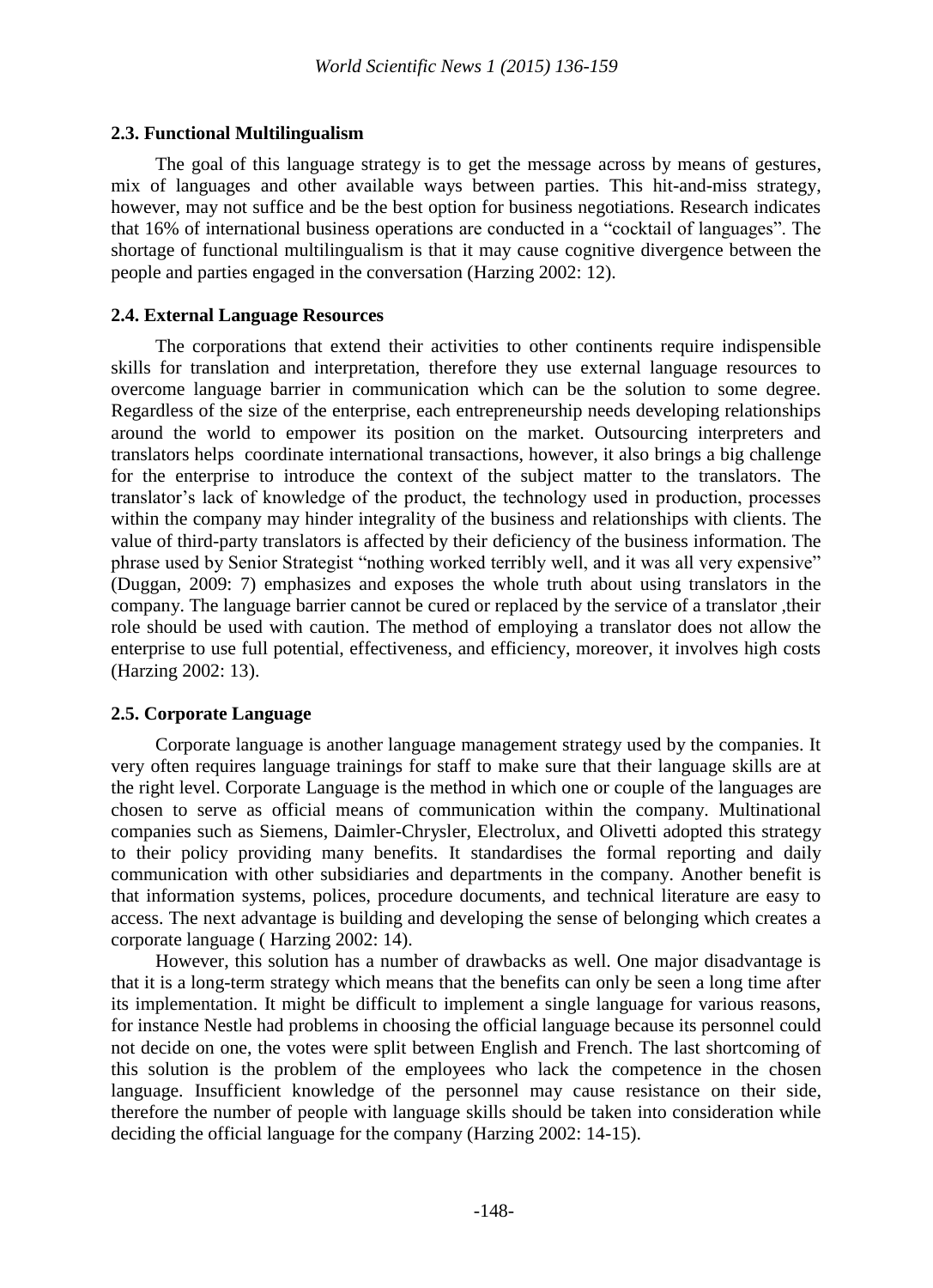#### **2.6. Selective Recruitment**

"The easiest and the cheapest way to approach the language problem is to hire people already possessing the required skills" (Lester 1994 as quoted by Harzing 2002: 17). In other words, the problem of language barrier can be easily bridged by applying Selective Recruitment. However, this policy involves redeployment and possible redundancy of the post holders who cannot manage their foreign language at the required level. Therefore, the solution of using Selective Recruitment should be implemented in three specific and diverse situations. Firstly, it should be used in significant areas of language exposure where there are big problems with language skills. Secondly, in the case of introducing expatriate managers, and thirdly to create language nodes, i.e. the situation in which the communication is channeled through the skilled personnel between the company and the external world (Harzing 2002: 17).

#### **2.7. Expatriation**

This language strategy is used as an immediate solution when overcoming language barriers. These expatriate programs enhance better communication and connection between departments and headquarters thanks to the language nodes established. The disadvantage of this solution is that it entails higher costs, implying that the salary of an expatriate manager would be higher than the local one. Additionally, this strategy does not eliminate the whole problem of a language barrier, as the expatriate manager has to create another identity in the new location (Harzing 2002: 17-18).

# **2.8. Code switching**

Acquiring foreign language in a native-like proficiency is almost impossible, therefore, second language users are aware that their skills of understanding may mislead them. While doing business it is very important to comprehend all the details, that is why the process of code switching often takes place in a meeting. In key moments, employees want to consult their notes and assure themselves on their understanding of the material. Although it appears to be natural and useful for the second language users, employees who do not share the same language can feel uncomfortable and suspect that there is a conspiracy or double-dealing going on ( Harzing 2002: 10).

# **2.9. The benefits of implementing language management strategies**

The companies which implemented language management strategies in the operation of their business have noticed increase in turnover. For the majority, the sales revenue increased by 10-25% due to the implementation of language strategies (Brandt 2011: 22-23).

41% of the companies which applied strategies to bridge language barrier recorded an increase in their turnover by over 25%.

35% of businesses noticed a raise in the output by 16 to 25%. Only 24% of the companies, which implemented language management strategies, reported business growth below 16%. A company's implementation of language management strategies can produce only positive results.

Significant growth in sales and turnover are just a few of the benefits for a multinational corporation from establishing an effective management strategy. In order to remain competitive in the market, it is a necessity for businesses to improve policies concerning foreign language.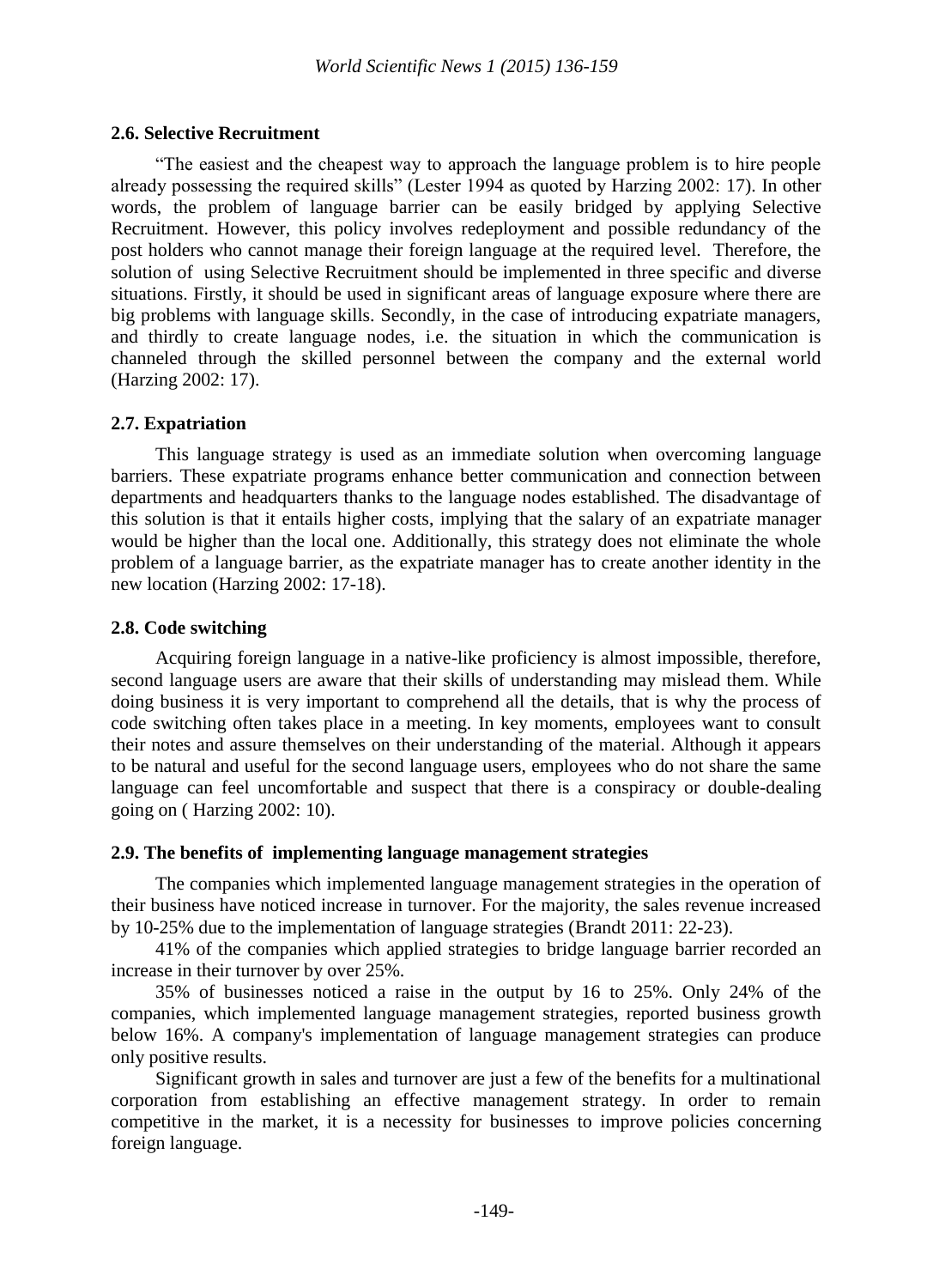

Figure 2. Increase in Companies' Turnover Due to LMS implementation (Brandt April 2011: 22). \*Note: Sample size is 34 case studies. Six companies did not reveal the exact increase.

41% of the companies which applied strategies to bridge language barrier recorded an increase in their turnover by over 25%. 35% of businesses noticed a raise in the output by 16 to 25%. Only 24% of the companies, which implemented language management strategies, reported business growth below 16%. A company's implementation of language management strategies can produce only positive results. Significant growth in sales and turnover are just a few of the benefits for a multinational corporation from establishing an effective management strategy. In order to remain competitive in the market, it is a necessity for businesses to improve policies concerning foreign language.

# **CHAPTER THREE: LANGUAGE MANAGEMENT IN THE COMPANY MANUFACTURING AUTOMOTIVE PARTS**

# **3.1. Company**

The information about the company comes from the website. However, the company did not want to disclose its name. Therefore, the name of the company as well as the address of the website are not given in this paper.

The company covered in this research is one of the largest automotive parts manufacturers in Europe with its headquarters in Berlin. This enterprise consists approximately of 96, 400 employees located in European countries. The manufacturer possesses offices worldwide and it operates 79 manufacturing sites, and 29 joint ventures. Moreover it disposes of 25 sales offices and customer centres, and 15 technical centres across 10 countries in Europe.

The Company is one of the leading suppliers of technologies that are used in automotive and commercial automotive industries. The manufacturer is also a European leader in mobile electronics and transportation components.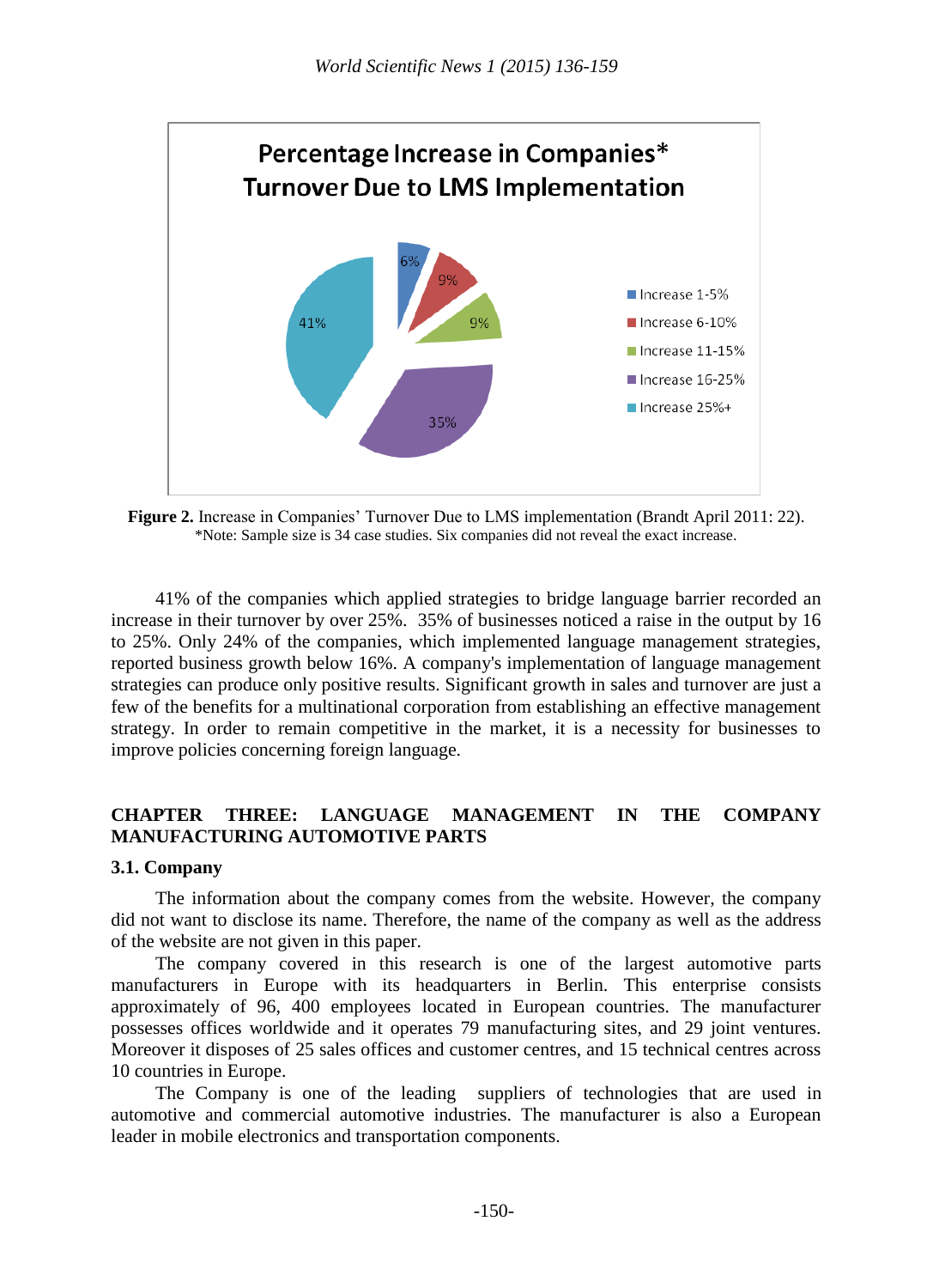Although the business mainly encompasses the countries within Europe, there are branches spread through the world with their location in China, South Korea, Brazil, India, and Russia. The most influential branch offices in the EU include England, Luxembourg, Sweden, Italy, Poland, France, Czech Republic, and Germany with its headquarters in Berlin.

The corporation surveyed has a permanent customer base in the leading vehicle manufacturers in Europe and other manufacturers from around the world, including BMW, Fiat, Ford, Mercedes, Renault, and Volkswagen. The enterprise specialises in four basic fields in production as it follows; gas engine management systems, electronic architecture systems and components, heat exchangers , and mechatronic systems.

The company has been constantly developing and expanding, covering more countries with each year. In 1992 this corporation went into agreement of cooperating with Poland and began its undertaking in Poland. Nowadays there has been 20 years since the business started operating and the country is becoming one of the largest employers in Central and Eastern Europe. The decision of including also Poland in the international cooperation of the company was the result of analysis which proved that this country had excellent potential for economic growth. Poland is known to be the centre of component production in Central Europe as it produces machinery massively. At present the company in Poland covers three major regions with manufacturing plants in Gdansk, Ostrow Wielkopolski, and Szczecin.

The branch offices in Poland have already received some impressive recognition for investment in the employees" personal and professional development and contribution to research and development in the automotive industry. Those actions were awarded because they contribute to the company"s success and prosperity. This is also the reason why the prospering corporation located in Poland offers a broad range of career opportunities for both experienced candidates and fresh graduates. Because this business in Poland is up-andcoming, the company needs talented, educated, and experienced professionals to lead the business successfully. Not only does the corporation give employees valuable know-how but it also helps to obtain an experience.

Ostrow Wielkopolski is one out of the three regions where there are manufacturing plants in Poland. This city"s population estimate is 80 000 people, the unemployment rate has decreased to 8%.However, there is a big problem connected with migration of the young, educated people to the bigger cities, or even moving out of the boundaries of the country. In this situation the corporation has influenced the citizens by giving one hundred vacancies every year for five years now. The vacancies and the possibilities of career development and promotion opportunities are several attractive benefits for the graduates of technology universities.

Intercoolers and air conditioning systems are designed and tested by local engineers, who are very often creators of diverse innovative solutions. Throughout last three years they have introduced over twenty five patents. Thanks to them the motorization sector is explored, developed and based on reliable technology with inventive way of thinking. Finished goods are sent from the plant of Ostrow Wielkopolski to many European"s car factories' assembly lines, and markets of replacement parts. The natural consistencies of implementing new projects and making constant improvements to the production quality is investment in the development of the facility and personal promotion of its workers. By not receiving any complaints from its clients, Ostrow Wielkopolski factory received a mention for exemplary realization of supplies by the executive in headquarters. According to that it is decided that it is worth investing next two million Euros and additionally employ 150- 200 workers.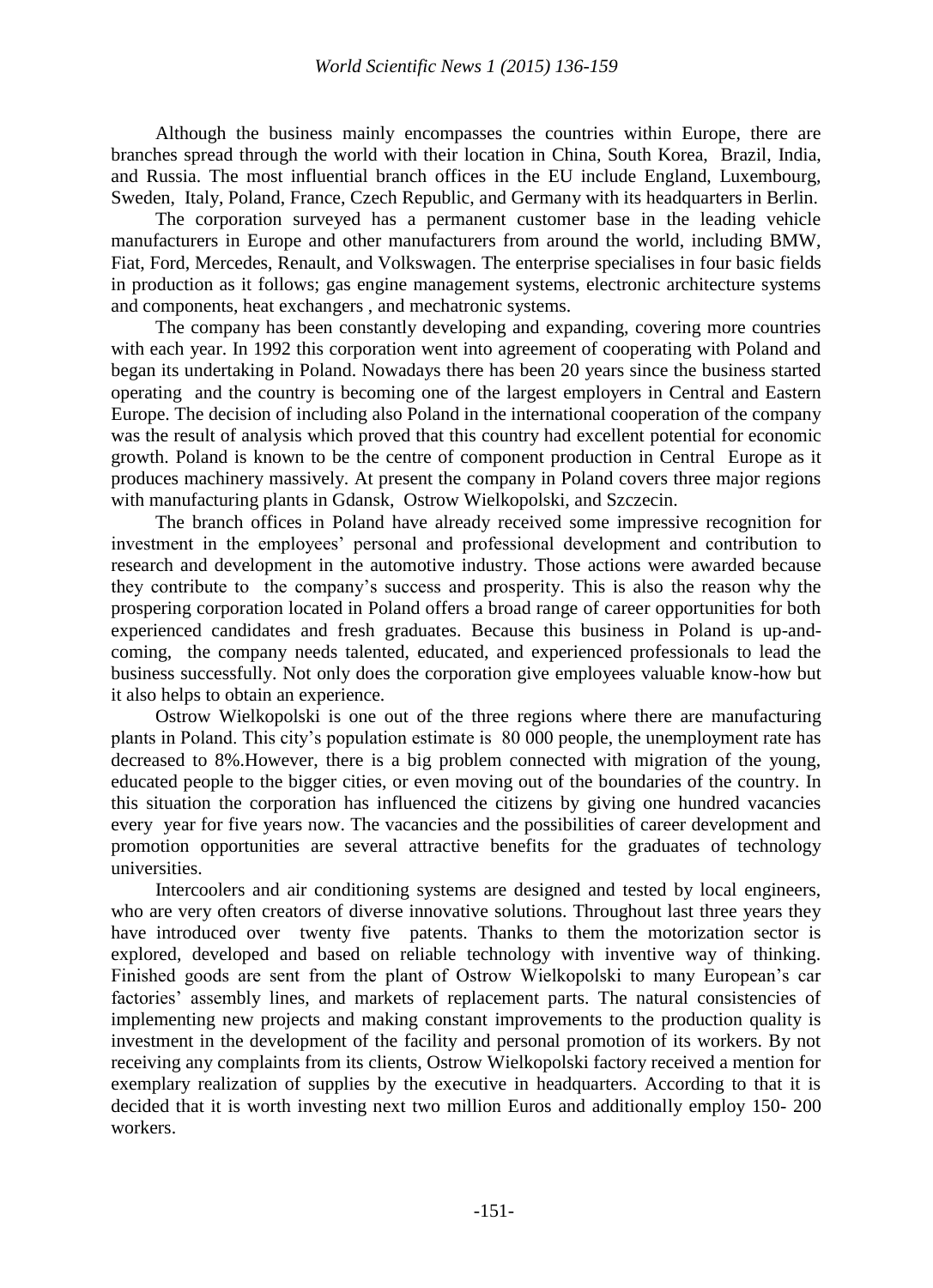Employees from the Polish office branches cooperate with local universities, teach students theory and practice in the organized workshops that are focused on the optimal use of resources. In some branches students take advantage of a series of lecturers prepared by the company"s engineers about automotive electronics.

The automotive parts manufacturer have the rigid structure and established means of communication with a fixed frequency of reporting to the headquarters. The company is divided into certain departments. In every single branch there are integrated systems of global co-ordination. The most important departments include sectors of Finance, Logistics, Research and Development, Production Engineering, Sales, and Purchasing. Every single branch has to submit a report according to the requirements at the established frequency to the Executive of the branch. The report has to be compiled in English as the executive sends the report to the headquarters.

The workers with good language proficiency, experienced and who have worked in the company for a longer time very often go on business trips. They go mainly to the countries where there are subsidiaries. Most often they go to European countries such as: Germany, Luxemburg, Italy, England, and Czech Republic. Outside the European borders the workers travel to Brazil, India, China, Russia, and South Korea. The business trips last about three to four weeks depending on the country and how much needs to be done. The communication is in English, less frequently in German, that is used only in Germany. Sometimes in France there is the need to communicate in French and in Russia in Russian, however 90% of business is conducted in English.

#### **3.2. Language management survey**

#### **3.2.1. Technique**

The survey was conducted in the form of an interview. The survey was completed in different ways as the interviewees had different preferences in regard to the means of communication. The manager was the person with whom there was a possibility of having a direct contact, therefore the survey was completed in person. The production worker and the engineer chose electronic means of communication for their convenience. Skype and electronic mail appeared to be the best solution because it allowed more time for providing more detailed and well-thought-out answers.

#### **3.2.2. Respondents**

There were three respondents to the survey. The respondents are employed in three different positions, one works in production, the second as an engineer and is employed in the department of Research and Development, and the third one is a manager in the Logistics Department. Three workers, working in different segments seemed to be essential to present profound and reliable analysis. The importance of conducting the interview with three different departments enables surveyors to gain much an extensive knowledge of language management within the company.

# **3.2.3. Aim**

The aim of this survey was to figure out whether or not the company has a proper language management strategy; and if so, the effectiveness of the language management strategy. Another purpose of a survey was to determine if changes to the management could improve the cooperation between foreign language speaking parties, co-workers, and business-client contacts.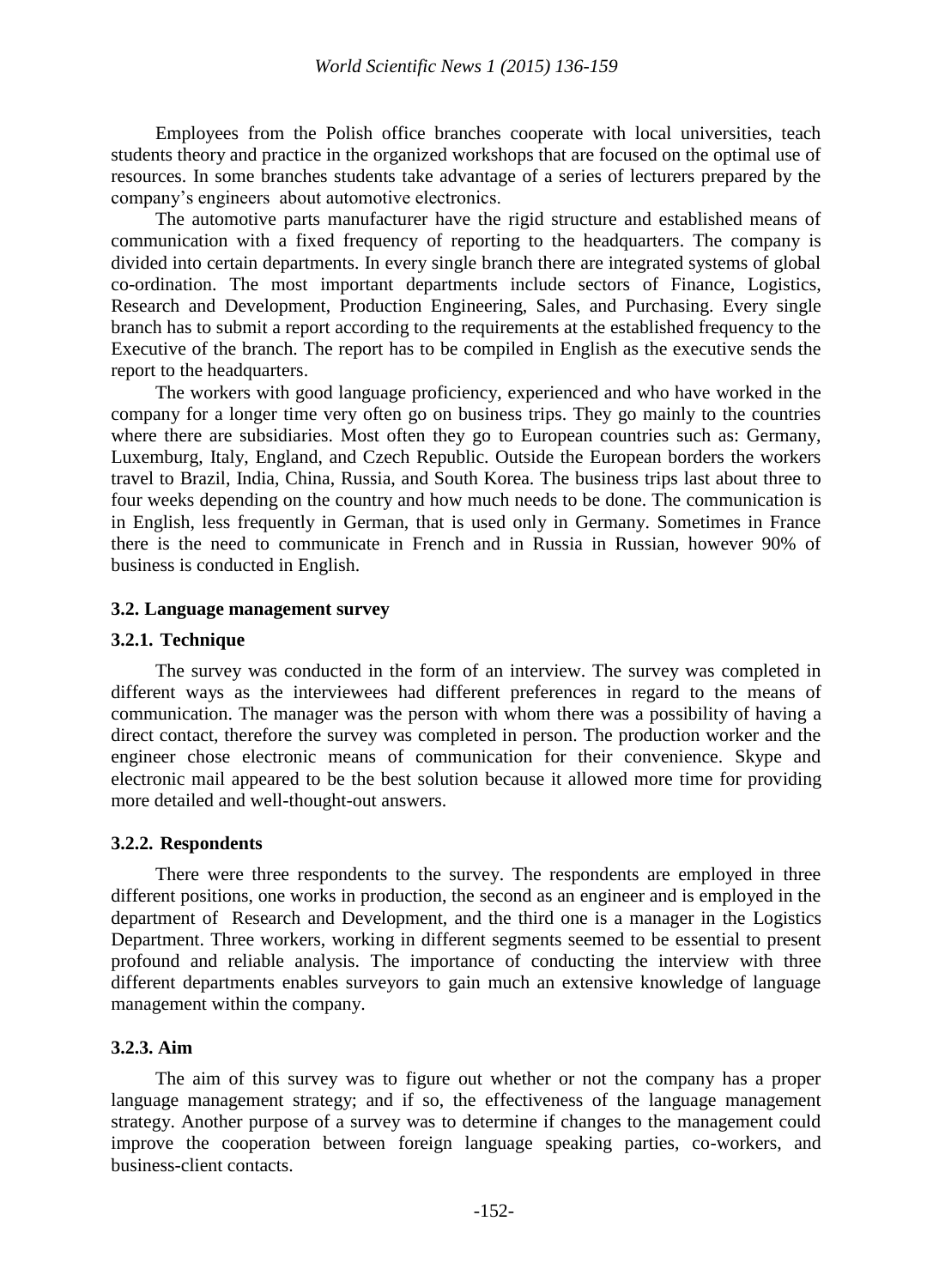# **3.3. Analyses**

The survey was based on five fundamental areas. The respondents were asked the same questions with regard to the Corporate language, scope of the foreign language necessary for a particular respondent to perform the job properly. The second part encompasses selective recruitment. The next very important aspect involved business trainings to improve and develop the level of foreign language skills. The focus of the fourth part was the expatriation project. Finally, the last part included functional multilingualism.

# **3.3.1. Corporate language**

The manager of the company when asked about the corporate language answered that it is not used by their subsidiary as one of the means of language management in the company because of the difficulties to implement it in the subsidiary where only Polish employees work. Although introducing and applying the corporate language can last for several years to become fully adopted by the workers, the communication within the office branches located in different countries will become more efficient.

The engineer working in the department of Research and Development said that the headquarters located in Germany puts more and more pressure on branch offices every year all over the world to learn German. They avoid communicating in English, although they are very proficient in that language. They practice is to force the executives of the departments to implement intensive language courses and to make the German language dominant in internal communication. In his opinion the headquarters definitely want to establish German as the corporate language. They peruse this goal by gradual changes, first of all they started emailing in German, then all of the communication became in English, and finally they have imposed German intensive courses. He says that this objective is very difficult to reach, because the workers in Poland have already been provided with English courses for many years now. Taking up another language in all of the departments requires additional expense, and investment in time. Moreover, he believes that there is no use implementing it because it would definitely stir up confusion between workers and he says that those changes should not be made because using your mother tongue during work is more efficient and effective than trying to communicate in a foreign language. This could have a very bad influence on the operation of the whole company.

# **3.3.2. Selective recruitment**

The executive from the department of logistics believes that language proficiency is indispensible in the work he does. He adds that without a good command of a foreign language he would not be able to perform the running of day-to-day tasks. He is convinced that no one can be accepted and invited for a job interview regarding this post without good and practical language skills, most importantly in English, and German. Not only is the language proficiency checked in the resume but it is also a vital part during the job interview. The candidate has to prove that the he or she is fluent in speaking, has no problems with understanding and he himself is understandable. In his position the ability to communicate is fundamental, therefore, there is no way to go around it. The manager also adds that more and more often the language proficiency in German occurs necessary to be accepted for a job interview. Although the staff in Germany is highly trained in English and there are no problems communicating in this language, the headquarters demands are rising and there are attempts to implement German as the corporate language in the company as well. Because of that the departments of Logistics, Sales, and Purchasing are required to know German as well.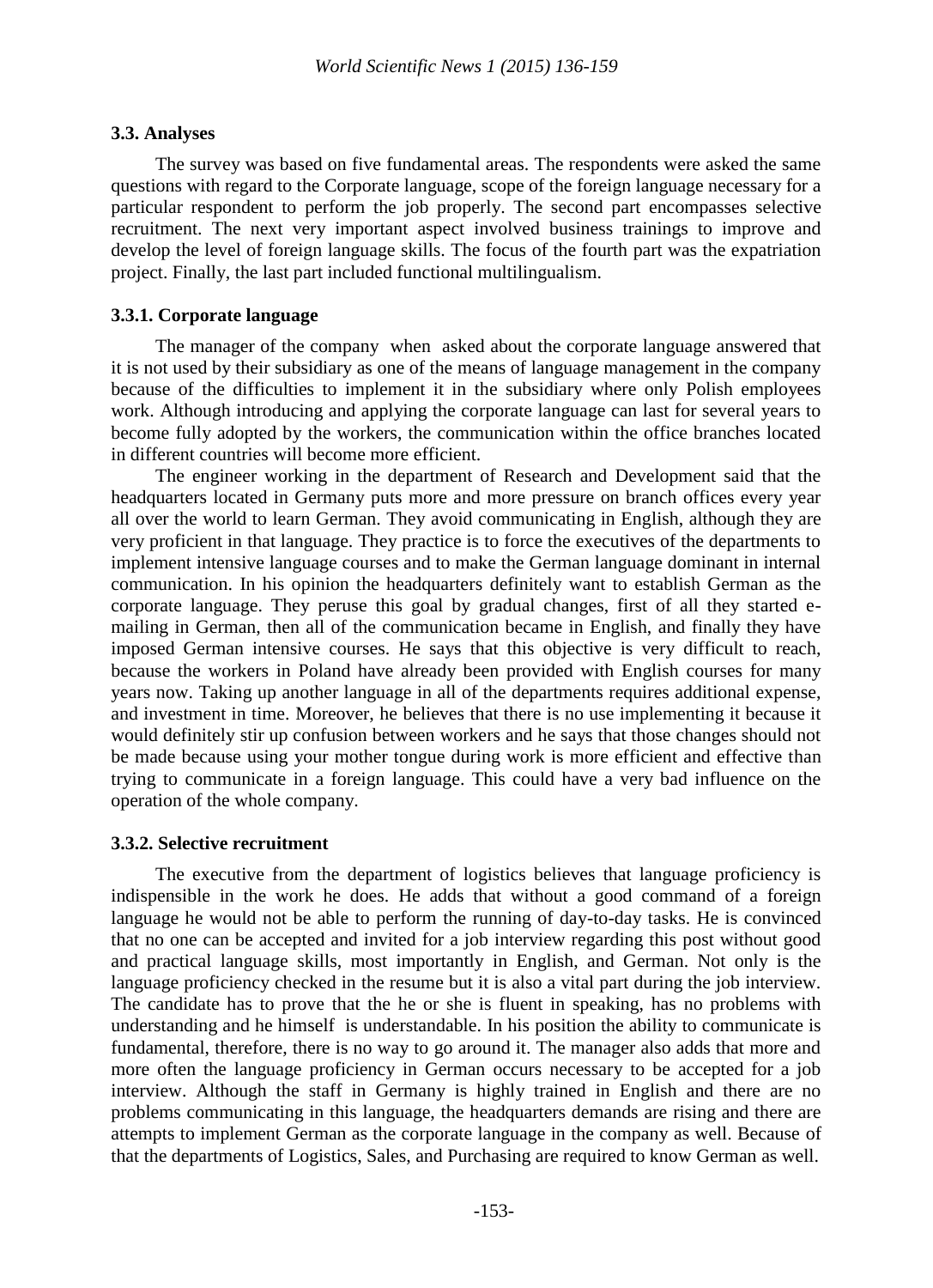The engineer working in the department of Research and Development maintains the point of view of the manager and believes that language proficiency is vital. He also could not manage his job without basic knowledge in English because his work involves reading documents in English. Understanding of written English appears to be indispensible. Moreover, he has to manage the language with specialized vocabulary that regards automotive parts and the motorization market. He is forced to handle it by himself as the company does not hire translators and interpreters. Translators in general are freelanced for translating single contracts, but for longer period their maintenance is too expensive and they strain the budget. These are the reasons why the selective recruitment is implemented.

#### **3.3.3. Language trainings**

The next very important field is trainings implementation to improve and develop the level of foreign language abilities. The automotive part manufacturer is spread among many countries including many continents outside the European Union. This company needs communication to work properly and that is why the trainings seem to be indispensible, unless the workers know the foreign language with a high degree of proficiency. Language trainings give the employees the possibility of personal development. Moreover, the workers are very pleased that they are for free and they get the opportunity to attend them. Another advantage that language trainings bring is that the costs of them will eventually pay off in providing the workers with good language skills. The employees with good command of English can work more efficiently and communicate with clients and other branches. The corporation benefits by saving the money which was used to pay for translators and interpreters who are very expensive, and it avoids the situation in which people without basic knowledge of technology are involved in misunderstandings. Moreover, the company has employed foreign language teachers who are highly-qualified and who put a lot of effort in the improvement of language skills of all of the employers. The teachers have been working in this branch office for several years now and they are considered to be specialist in this field. With each year the trust of the executives rises towards lecturers and they are certain that the money spent on those language courses is well-spent.

The manager of the subsidiary in Ostrow Wielkopolski said that the main branch office undertakes foreign language trainings, although not in the respect of every single person in the company surveyed- it all depends on duties, and the position of such a person in the enterprise. He is the person who has to be proficient in English because he is the representative of the company. Although English is the language used in 80% of cases he deals with, he has to face different languages. The language which is used almost as frequently as English and it tends to be used more and more often is German, because the headquarters of the company are situated in Germany. French and Russian are the languages that are also used and the manager has currently observed that the number of people, especially with Russian proficiency, has been declining. The manager has been attending courses of French which take place twice a week, every class lasts one and a half hour each. He has participated in the course for half a year now. The language trainings are conducted during work hours. The programme had started from the A1 level and the course is supposed to last until the B2 level is reached. The main pressure is put on speaking, so the course is lead in the form of conversations rather than writing and reading. As soon as the employees get the firm foundation in the foreign language, more and more specialized vocabulary is implemented. The workers have to know the vocabulary connected with freight and basic words connected with production. The terms used in technology are very important because it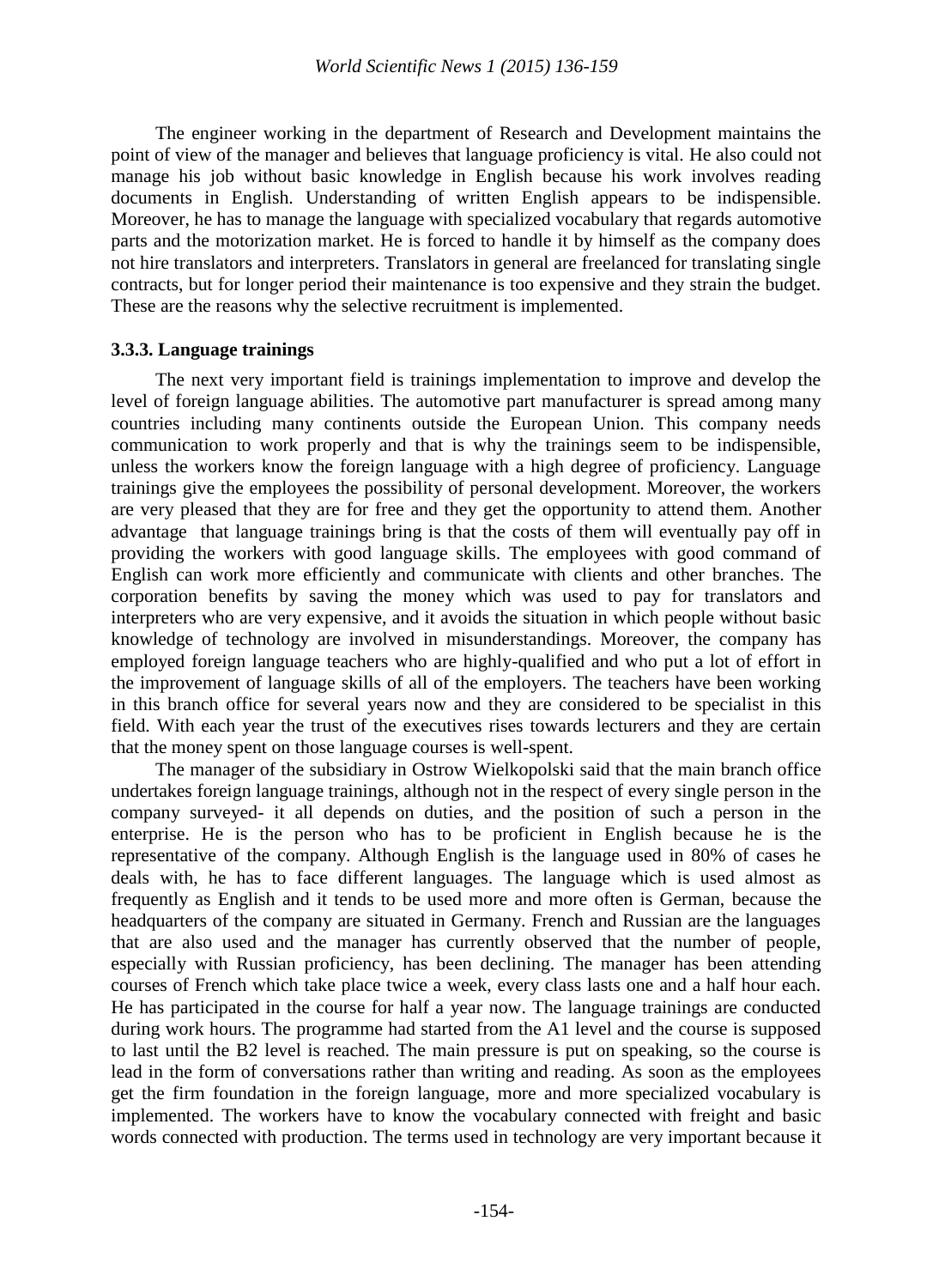enables understanding the orders sent from abroad. Sometimes it appears to be indispensible to understand the conversation in which technological terms are applied.

The engineer working in the department of Research and Development has confirmed that the language trainings also include his department. The policy is the same, i.e. he is provided with language training in German as his English proficiency is very good. For three years now the German language seems to be more frequently used and the headquarters located in Germany forces different subsidiaries to be trained in this language. More and more workers have been sent on the language trainings by the company in Poland. The goal of the training differs from the one that is conducted in the department of logistics. Their objective is not only to gain communication skills but they have to understand written language with high proficiency and understand the basic vocabulary related to technology and production as very often there are engineering drawings. The trainings have lasted for two years now, and take place once a week, its duration is one and a half of an hour and the course will have ended in one year. The training is financed by the company and it is conducted during working hours.

The employee in the production department says that there are no language trainings in his department. Instead there have been a few trainings provided by the Company that referred to health and safety, management of the machinery, and trainings that improve efficiency, and acquaintance with new equipment.

#### **3.3.4. Expatriates**

More and more often the company applies different strategies to improve collaboration between joint ventures. One of them is sending versed workers abroad for longer periods, usually three year departures, during which their goal is to improve the efficiency of production and to complement the deficiencies and defects in some departments. Those deficiencies may be caused by poor language management in different countries.

The communication between the branch offices and headquarters may not suffice to improve the management that is why the corporation implements and encourages qualified workers to go abroad. Chinese branches have some problems in certain departments and the workers from Ostrow Wielkopolski are sent to this country to help solve issues connected with language management. For Chinese people it is very hard to learn European languages, and their language skills are very often insufficient. The employees from Poland are sent to the departments located in China to improve the communication between them and the headquarters. Good communication has a big impact on the company coordination.

Because it is a multinational company, the corporation encounters two important challenges including problems with innovative solutions, namely when the new product is in the development process and it shared with different subsidiaries, and another one which is connected with the multinational character of the company.

That is why the employees are also sent to different branches to explain in particular how to handle the newly introduced equipment for the manufacturing process. Sometimes the manual sent in the foreign language can be too complex and some advice is fundamental for the proper operation of the advanced technology. Languages appear to be the most important tool, sometimes the cultural and language differences alone can cause some misunderstandings.

Communicating in person is proved to be more efficient, because our body communicates as well. Additionally in the case of any doubts the person can ask for clarifications, which influences the company"s management procedures.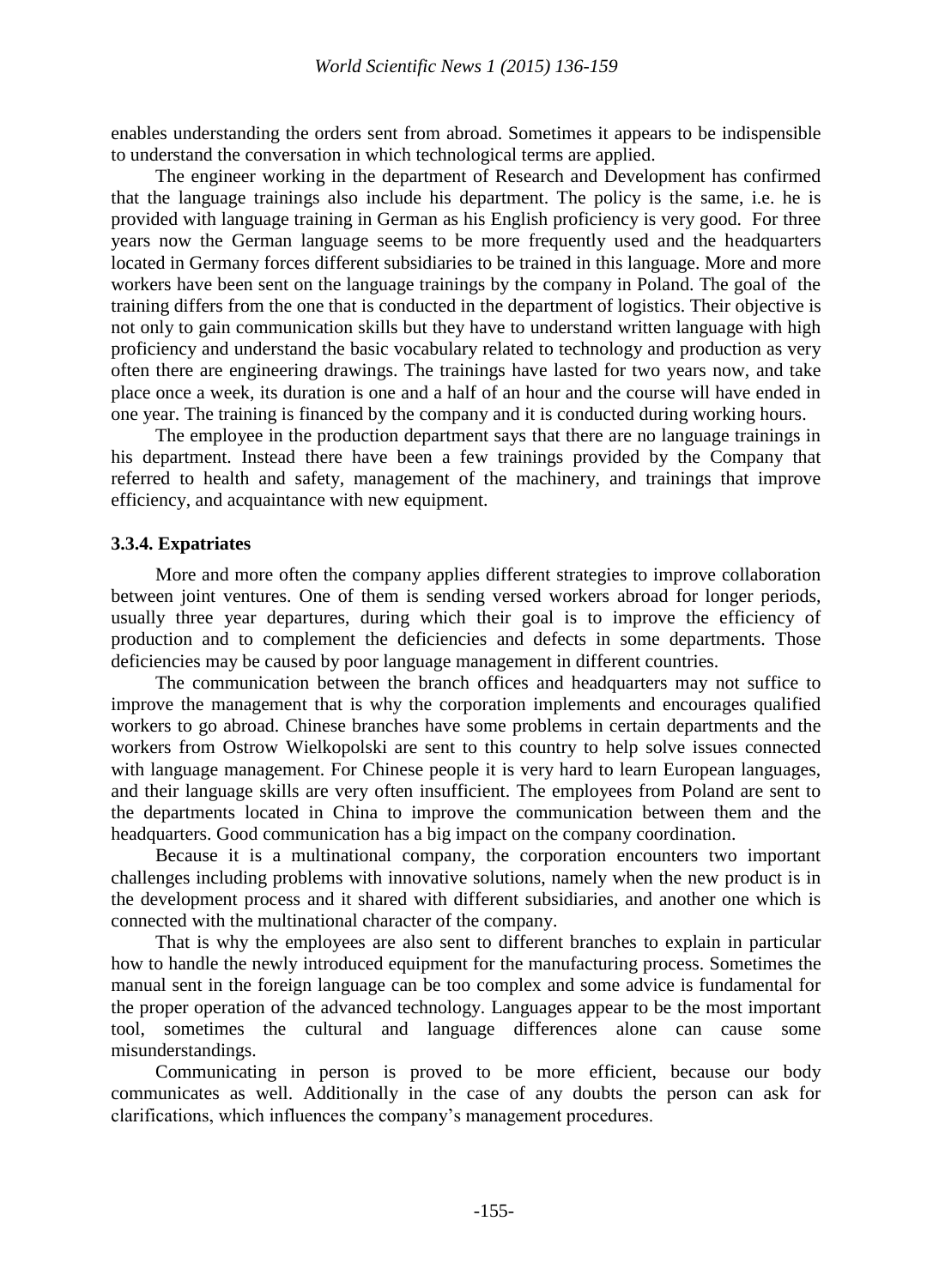# **3.3.5. Technical solutions to language problems**

The last area that seemed to be very important for the analysis of the company"s language management is daily communication and cooperation between multinational subsidiaries and the headquarters. The enterprise that consists approximately of 96, 400 employees in European countries, operates 79 manufacturing sites, and 29 joint ventures, consists of 25 sales offices and customer centres, and 15 technical centres across 10 countries in Europe has to have good and reliable communication.

The engineer working in the department of Research and Development explains different communication strategy. He states that once a year all of the representatives and the employee working on solution finding in Poland gather in one of the office branch and compare the results from the whole year. It enables better collaboration, and the communication is easy because all employed are Polish engineers.

Besides submitting reports, e-mailing, and communication by phone with headquarters, there is another way of language management within subsidiaries and the head office. The respondent talks about net-meetings, i.e. a web conference in which the participants connect using voice-over-Internet protocol (VoIP) via the software application. NetMeeting is commonly used when all participants of a meeting are not in the same location. It is also widely used by the Companies who have multiple locations and hold meetings with business partners. NetMeeting can be used for giving presentations and sharing files. Another helpful feature of NetMeeting is the ability for desktop sharing, which allows remote access to computers.

This communication management is very effective, efficient, improves cooperation, and creates the benefit of saving money and time. Whenever a conference is called, the head office uses Net-Meetings for communication. This is not conducted just with one branch, sometimes different branches are invited too. The workers from around the world take part in net-conferences. During the conferences English is used to make sure that every branch understands the discussion. It enables headquarters to share their desktop which facilitates the collaboration. It is known that the engineering projects and drawings speak for themselves and every educated in this field engineer is fluent in reading them. This solves the language barrier and plays a crucial role in communication between many subsidiaries. Moreover, the head office can see the desktops of the branches too, as well as subsidiaries. The head office also has the capability to check the work of the subsidiaries. Net-meetings are proved to be an indispensible part of language management.

# **3.4. Conclusions**

The implementation of the language management strategy is not an action that can be performed daily. The strategy is fundamental in the running of multinational companies, and that is why the strategy of the company manufacturing automotive parts has been created, developed, changed over the years because the demands of the market have been changing constantly. The multinational companies seek to enhance their global co-ordination. But the attainment of it appears to be very tough, especially taking into consideration different factors, such as language barrier, proficiency in languages, or cultural differences. The language management is essential, because negligence can have a very bad effect. Bad language management very often results in miscommunication, uncertainty, mistrust or even conflicts.

The corporation dealing with automotive parts production is the company that has been working on the market for a long period of the time. It is one of the most experienced businesses in language management. It has already hammered out the strategy, and from the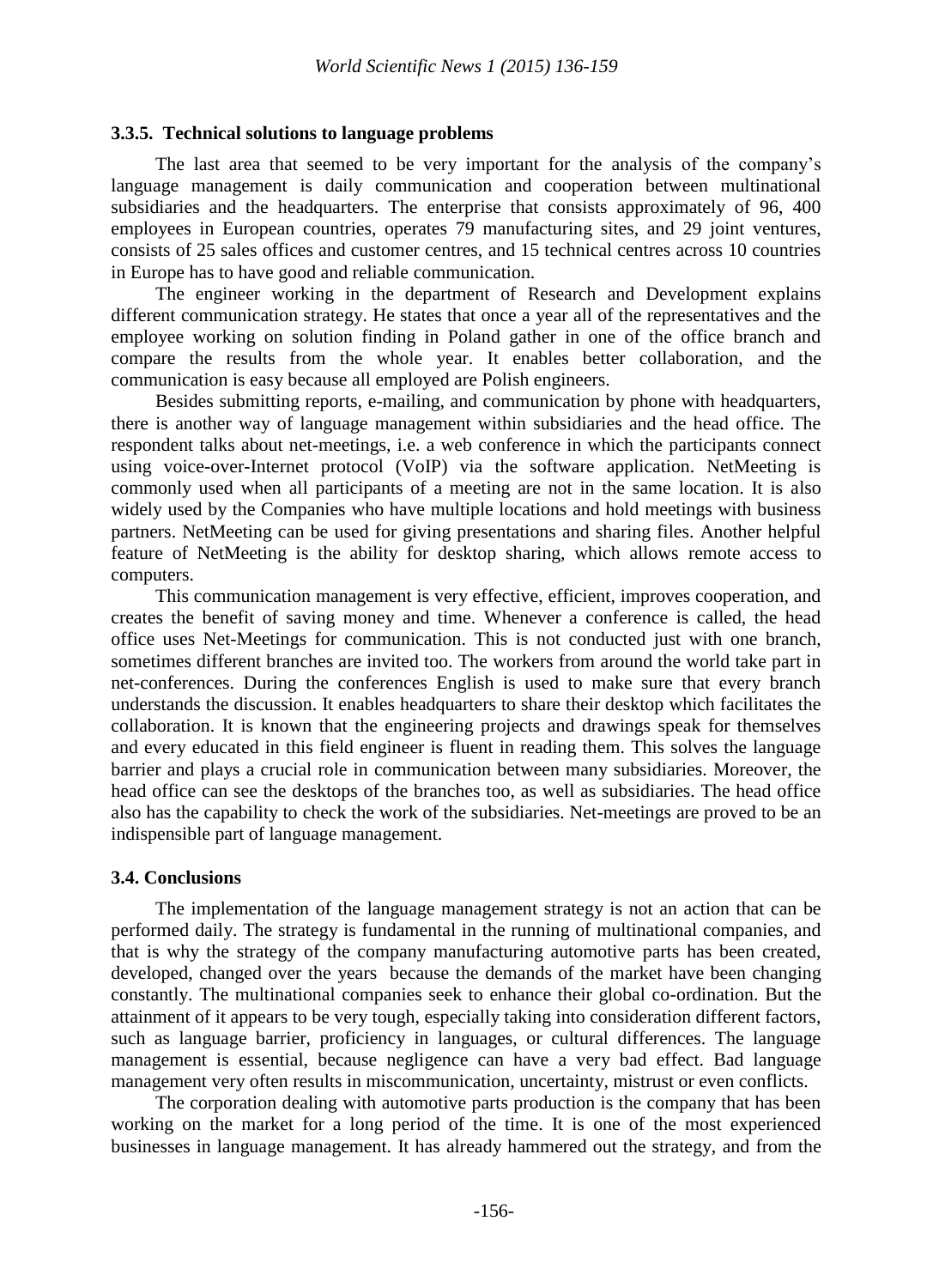gathered data we can easily observe that this strategy changes, and it is being constantly improved. Its goal is to obtain better collaboration and good relations between the subsidiaries. This corporation provides workers with essential foreign languages trainings. It supports its employees in their personal development, and engages branch offices in projects of improving language management in the departments that have problems with it. They encourage them to go abroad to different countries on the expatriate programs. Another solution used by the company to bridge the language barrier is selective recruitment. Additionally, the company attempts to adopt a corporate language.

This analysis proved the company to be successful with the language management because it is aware of its importance. However, the company has weak points as well. Not all of the branches have the same standards of language management. The analysis show that there is a big problem in communication with Asian subsidiaries, especially in China. Differences in culture and language barriers cause contact to be limited and stirs confusion in the departments. There should be changes implemented. The employees of Chinese branches should be sent on intensive foreign language courses. They should focus on one foreign language and ensure that the trainings are provided for everyone whose language proficiency is not sufficient.

#### **CONCLUSIONS**

Communication is the main factor that enables transfer of information, performance in negotiations and daily activities when doing business. It is also a part of company"s identity, therefore, good language management is so important. International communication faces many obstacles that are related to culture differences and the variety of languages in the world. Improperly managed communication entails the consequences in form of lost opportunities, mistrust, anxiety, uncertainty, and most importantly it has a financial impact. In some cases the lack of sufficient knowledge in a language can lead to misunderstandings which in turn leads to big losses in money, losing potential clients, causing decrease of company"s turnover and even bankruptcy.

The analysis of the company manufacturing automotive parts reveals that the company recognizes the language barrier significance, and it implements new strategies to obtain global-coordination. This multinational company faces the problems of linguistic and cultural diversities on daily bases. The corporation has the subsidiaries spread all over the world, and it is still expanding. It manages the communication appropriately which influences the company"s development. Moreover, the subsidiary located in Ostrow Wielkopolski, in Poland is known to be successful in managing language problems. It provides its employees with wide variety of personnel development courses, including foreign language training, which is indispensible strategy used by international companies.

#### **References**

- [1] *AIM Strategies. Virtual Teams Trends Report. A world that knows no boundaries.* 2013-05-28 (last access). http://aim-strategies.com/AIMVTTrendsReport.pdf*.*
- [2] *Aviary Group. Impacts of Diversity in the Workplace: Maintaining Open Communication.* 2013-05-11 (last access). http://www.aviarygroup.ca/special-issue-on-impacts-ofdiversity-in-the-workplace-maintaining-open-communication/.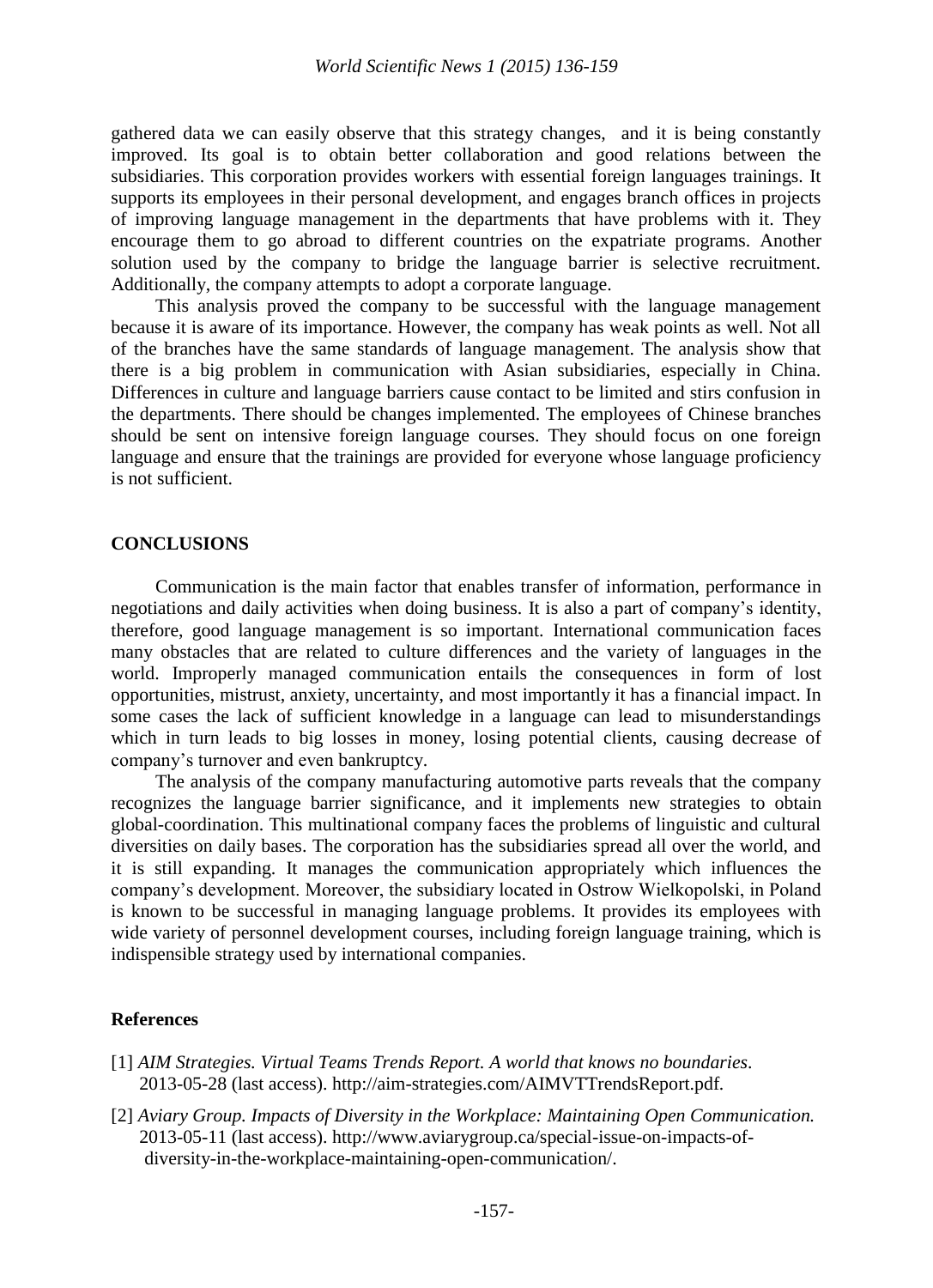- [3] Beckerman Wilfred, 1956. "Distance and the pattern of Intra-European Trade". *The Review of Economics and Statistics* 38, 1: 31-40.
- [4] Besterfield Dale H., Carol Besterfield-Michna, Gen H. Besterfield, Mary Besterfield- Sacre, 2003. *Total Quality Management* (3rd ed.) Upper Saddle River, New Yersey: Pearson Education, Inc., Prentice Hall.
- [5] Brandt Willy (ed.) 2011. ""Report on Language Management Strategies and Best Practice in European SMEs: The PIMLICO Project." http://ec.europa.eu/languages/languages-mean-business/files/pimlico-full-report\_en.pdf.
- [6] Brookes J. Naomi, James Smith, 2007. "Psychic Distance in Global Operation Management." POMS 18<sup>th</sup> Annual Conference, Dallas, Texas, U.S.A http://www.poms.org/conferences/poms2007/cdprogram/topics/full\_length\_papers\_files/ 007-0277.pdf.
- [7] *Culture and Why It Matters to Your Business*. 2013-05-11 (last access). http://www.wintranslation.com/wp-content/uploads/Culture-and-why-it-matters-to-yourbusiness.pdf.
- [8] Erkkila Linda, 2010. "Internal Communication Issues in a Multinational Company: Logonet Group". [Unpublished thesis, Tampereen Ammattikorkeakoulu, University of Applied Sciences] http://publications.theseus.fi/bitstream/handle/10024/16024/Erkkila\_Linda.pdf?sequence  $=1$ .
- [9] Feely Alan J., Anne-Wil Harzing, 2002. "Forgotten and neglected language: the orphan of international business research". (Paper presented at the  $62<sup>nd</sup>$  Annual meeting of the Academy of Management, Denver, 9-14 August 2002). http://www.harzing.com/download/orphan.pdf.
- [10] Alan J Feely, Anne-Wil Harzing, 2003. Language management in multinational companies", *Cross-cultural Management: an International Journal* 10, 2: 37-52.
- [11] Feely, Alan J., Derek Winslow, 2005. "Talking sense: a research study of language skills management in major companies", London: CILT, National Centre for Languages (UK). http://centrallobby.politicshome.com/Resources/epolitix/Forum%20Microsites/Centre% 20for%20Information%20on%20Language%20Teaching/talking\_sense.pdf.
- [12] Firth Andrew, 1996. "The discursive accomplishement of normality". On "lingua franca" English and conversation analyses". *Journal of Prgamatics* 26: 237-259.
- [13] Fletcher Richard, Jenifer Bohn, 1998. "The impact of psychic distance on the internationalization of the Australian firm." *Journal of Global Marketing*. 12, 2: 47.
- [14] Grigore Liliana Nicoleta, 2006. "Managing Language Problems-A Key Source of Competitive Advantage in the Global Business Environment." *Synergy* 2(2), 50-59.
- [15] Gundersen Sigrid Louise, 2009. "Language management in multinational companies." Bergen: Institute for Research in Economics and Business Administration. http://brage.bibsys.no/nhh/bitstream/URN:NBN:no-bibsys\_brage\_23893/1/R21\_09.pdf.
- [16] Harzing Anne-Will, Kathrin Köster, Ulrike Magner, 2011. "Babel in Business: The language barrier and its solutions in the HQ-subsidiary relationship", *Journal of World Business* 46, 3: 279-287.